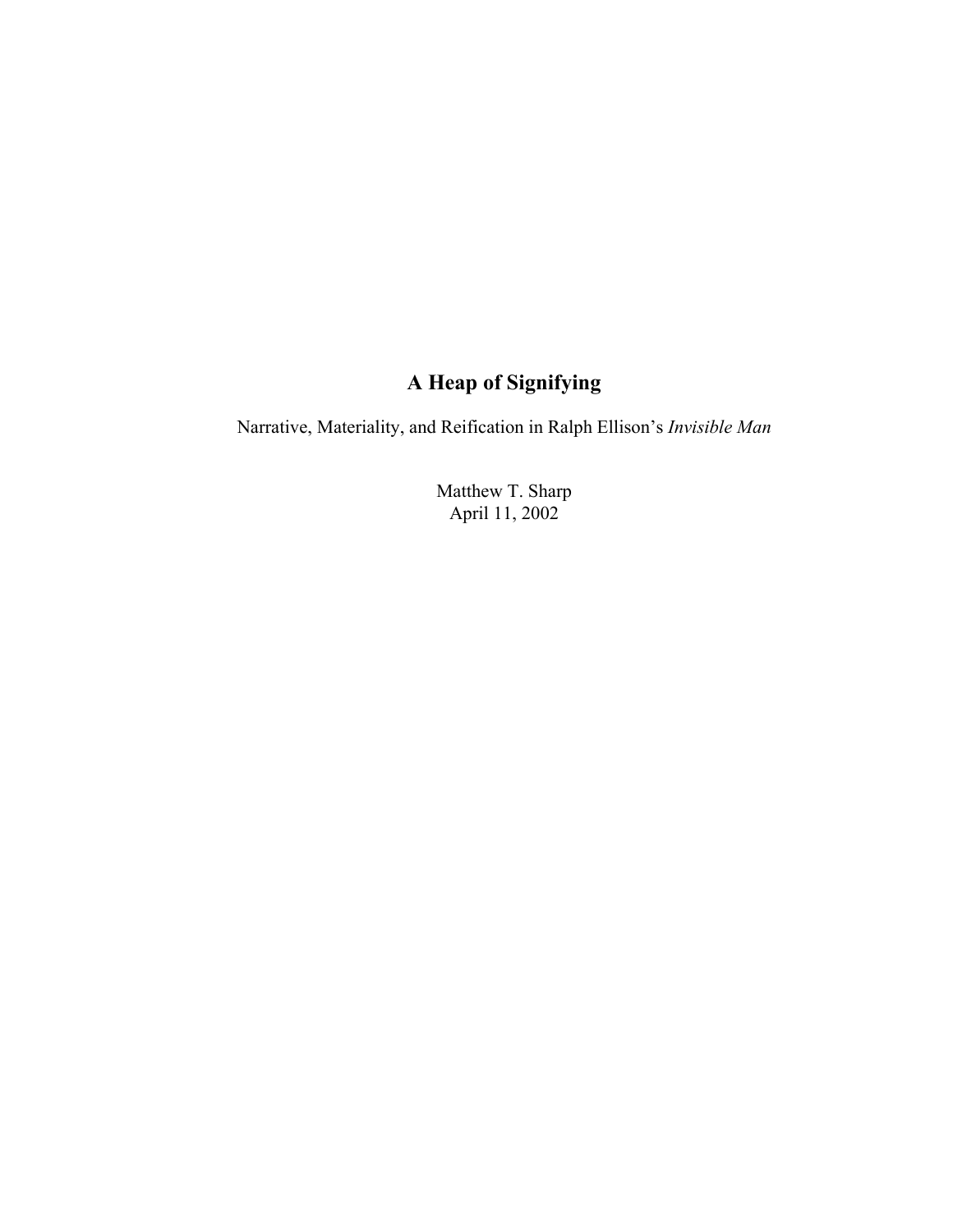With characteristic directness and witty, pregnant intentions, Ralph Ellison's nameless protagonist begins his prologue with a simple physical fact: "I am an invisible man" (IM 3). This statement carries the import of the whole narrative that is to follow; the novel's main project is to illuminate the circumstances and implications of this invisibility. The statement is direct, unadorned, and unqualified in its description of a corporeal reality. Yet, the immediately ensuing sentences explain that what sounds like a description of the narrator's literal body is not actually to be taken as such: "No, I am not a spook like those who haunted Edgar Allen Poe; nor am I one of your Hollywood-movie ectoplasms. I am a man of substance, of flesh and bone, fiber and liquids…That invisibility to which I refer occurs because of a peculiar disposition of the eyes of those with whom I come in contact" (3). We are told explicitly that the simplicity of the opening statement conceals a much more complex set of social dynamics. Though invisibility is initially presented as if it were a physical state, this protagonist is not *really* invisible at all (read H. G. Wells if you want that); his state of invisibility, rather, is the medium through which he narrates his state of being in society—a state that is dynamic, understood through experience, and more ontological than physical. Indeed, even what sounds like a physical "disposition of the eyes" is actually "A matter of the construction of their *inner* eyes, those eyes with which they look through their physical eyes upon reality" (3). None of this apparently physical condition is actually to be taken literally. Thus, embedded in a simple affirmation of physical fact—"I *am* an invisible man"—is a complex set of social and mental conditions.

In this way Ellison's multi-nuanced novel seems to veer continually between real and surreal planes, between mimesis and metaphor, without ever resting fully in either one. Much of the novel stays within the bounds of conventional realistic storytelling, but even the episodes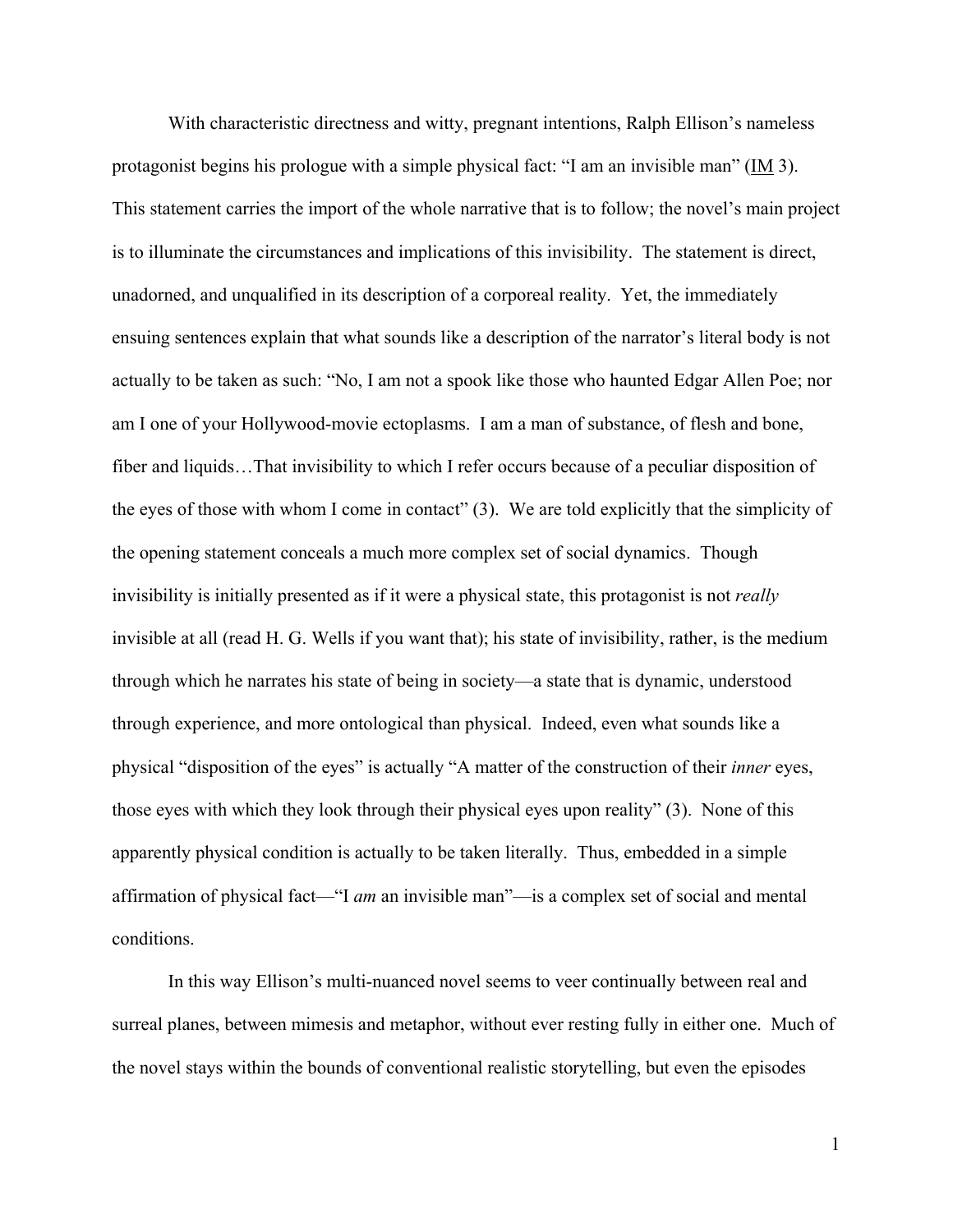whose content is the farthest removed from mimesis are narrated in the same matter-of-fact storytelling manner, and so the lines between these modes—mimetic and non-realistic narrative—are blurred. The most striking departures from verisimilitude are material in nature, taking the form of physical spaces and interactions with material things. These material details carry the weight of narrative itself: rather than being peripheral to the flow of narrative, as is the conventional role of material description, they seem to convey it within themselves. They are not simply metaphoric substitutions or metonymic distillations, but are material condensations that evoke a vision in the reader of the narrative content that they replace—more than metaphoric because they are not simply evocative stand-ins; more than metonymic because they are not themselves elements of narrative content that is to be conveyed.

This material condensation has two related effects. First, it calls attention to the complete disjunction between any narrative and the events which the narrative conveys. Second, Ellison's full utilization of this disjunction, which allows him to tell his narrative in material terms, conveys with particular effectiveness the play of reification between the narrator and the world around him. The narrator lives in a system that relentlessly ignores his human individuality and tries to force him into its own agenda like an object of manufacture. In order to strike back, he lays hold of the things that materialize his suppression, and finds ways to use them to his own advantage. Thus, Ellison's condensation of narration into materiality frees narrative and description from their conventional roles, and conveys vividly and tangibly the narrator's reification and struggle for agency.

Much of conventional criticism does not allow material descriptions to carry such complex implications. Naomi Schor discusses how "The detail has until very recently been viewed in the West with suspicion if not downright hostility" (Schor 3). The suppression of the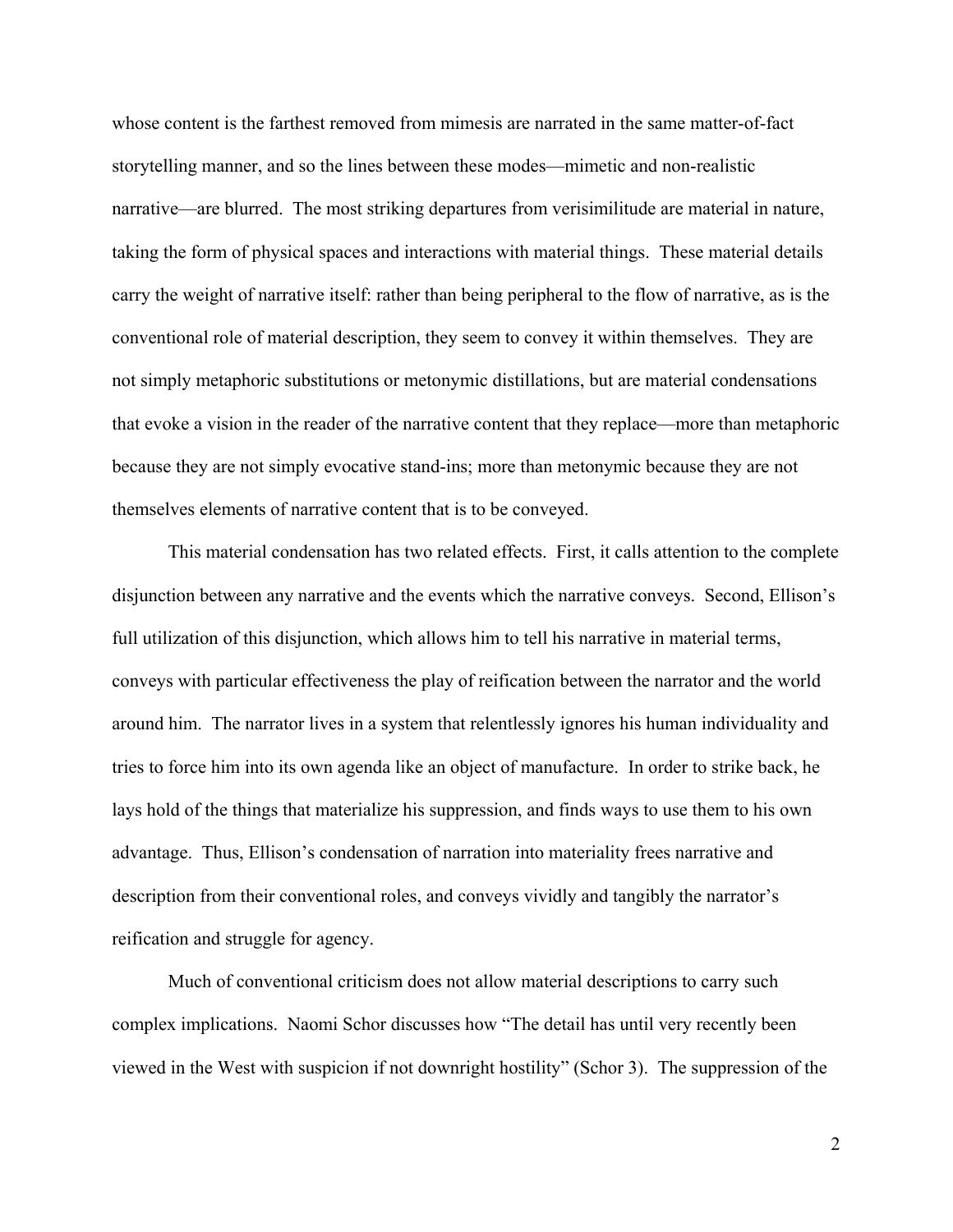detail she explains as being the result of thought that favors theoretical principles over particular instances: "The censure of the particular is one of the enabling gestures of neo-classicism, which recycled into the modern age the classical equation of the Ideal with the absence of all particularity" (Schor 3). A discussion of the detail is "bounded on the one side by the *ornamental*, with its traditional connotations of effeminacy and decadence, and on the other, by the *everyday*, whose 'prosiness' is rooted in the domestic sphere of social life presided over by women" (Schor 4). Thus, the detail is devalued by a phallocentric and logocentric order, which considers it peripheral and subordinate. The more recent revalorization of the detail she attributes to poststructuralist thought that is secular, deconstructionist, democratizing, and feminist.

Narrative theory, similarly, tends to assume that description, and therefore detailed discussion of physical things, is peripheral to narrative. Marc Blanchard explores the state of description as a digression in temporally directed narrative impulse:

> In all *basic* narratives…the narrator's primary concern is with articulating data or facts in a logical and chronological perspective. Anything that might be interpreted to convey more than data or facts; anything that could be construed as not directly related to the development of the action, such as contextual indications of time and place, of the milieu in which the characters evolve, would be considered as extraneous to the narrative itself, and routinely referred to as *description*, while the core of the narrative would be defined as *narration*. (Blanchard 17)

In Blanchard's summary of conventional views on narrative, the goal of narration is to convey facts that operate chronologically. Description, and more generally the enterprise of bringing the reader closer to material things, are peripheral because they require a temporary suspension of the temporal locomotion that narrative theory takes to be the core of storytelling. Invisible Man has descriptions of this kind: the sweeping views of the college campus that seem connected to no particular point in the chronology; the morning in New York as the narrator sets off for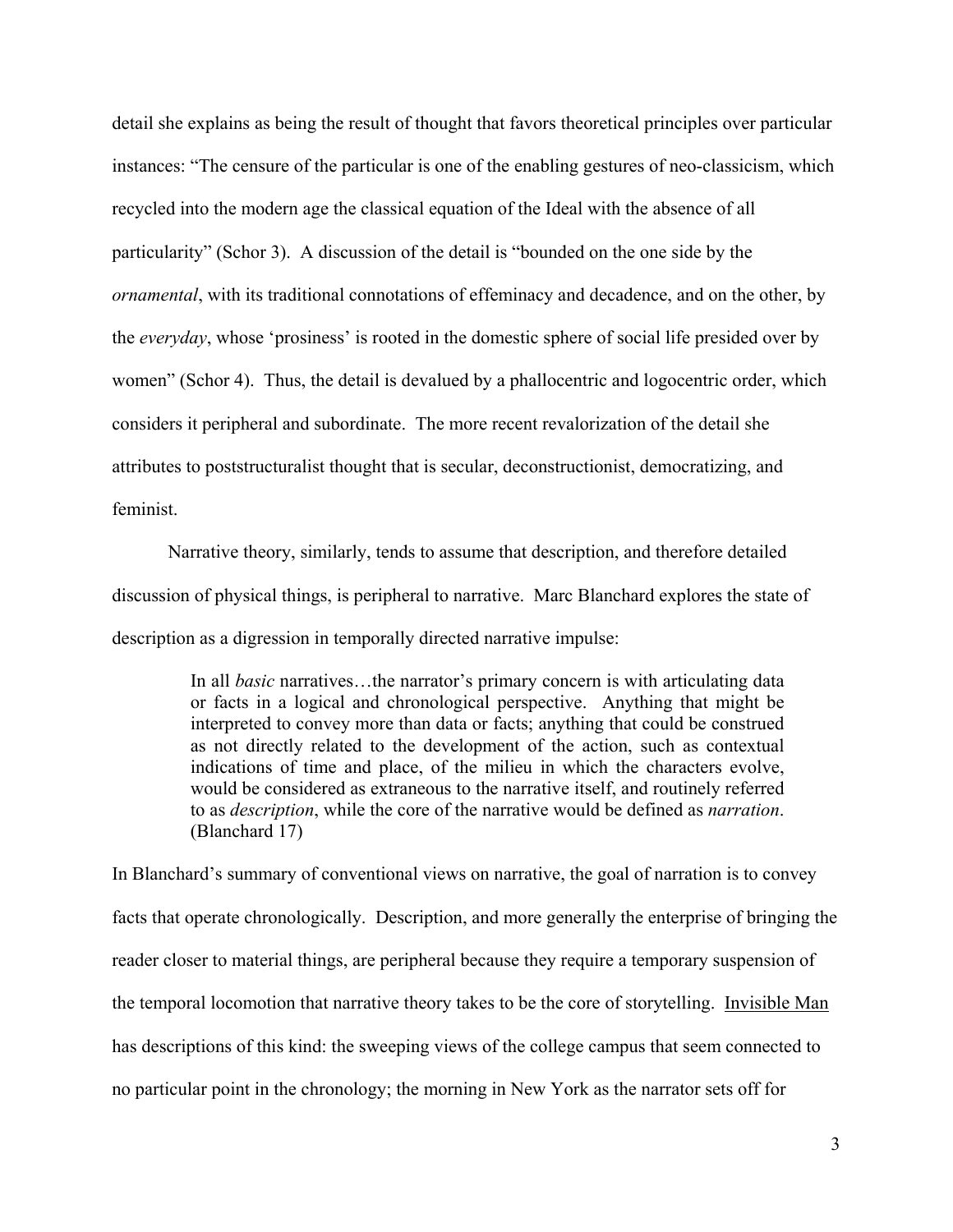Emerson's office: "Far down the island the skyscrapers rose tall and mysterious in the thin, pastel haze. A milk truck went past" (IM 172). These descriptions do feel peripheral—but they are displaced from centrality not simply by narrative impulse, but by a more directed type of description as well.

The memorable and important descriptions in Invisible Man are those that are not separable from the flow of the narrative. The factory hospital episode may effectively be brought into dialogue with Blanchard, because its descriptions constitute its flow of action. Because the detail of the scene is so indistinct, and because the narrator is passive while events happen around him and to him, the scene *is* description:

> I was sitting in a cold, white rigid chair and a man was looking at me out of a bright third eye that glowed from the center of his forehead…A huge iridescent bubble seemed to enfold me. Gentle hands moved over me, bringing vague impressions of memory…Other voices emerged. Faces hovered above me like inscrutable fish peering myopically through a glass aquarium wall. (IM 231, 238-9)

Because it is narrated purely from the passive protagonist's first-person perspective, the scene consists only of phenomena that he observes. Its *events*, therefore, occur either when he observes and describes something happening around him, or when he discerns something new about his surroundings ("when I strained my neck I discovered that I was not lying *on* an operating table but *in* a kind of glass and nickel box" [233]). Both types of events may be narrated only through description.

More important than the events that occur within the scene is the way in which the descriptions seem to convey more than their own substance. The scene, which will be examined in more detail later, uses the setting of a medical institution and the appearance of medical procedure to suggest the narrator's loss of self at the hands of a few in control. This scene is the novel's most obvious departure from verisimilitude, when unreal details are consistently narrated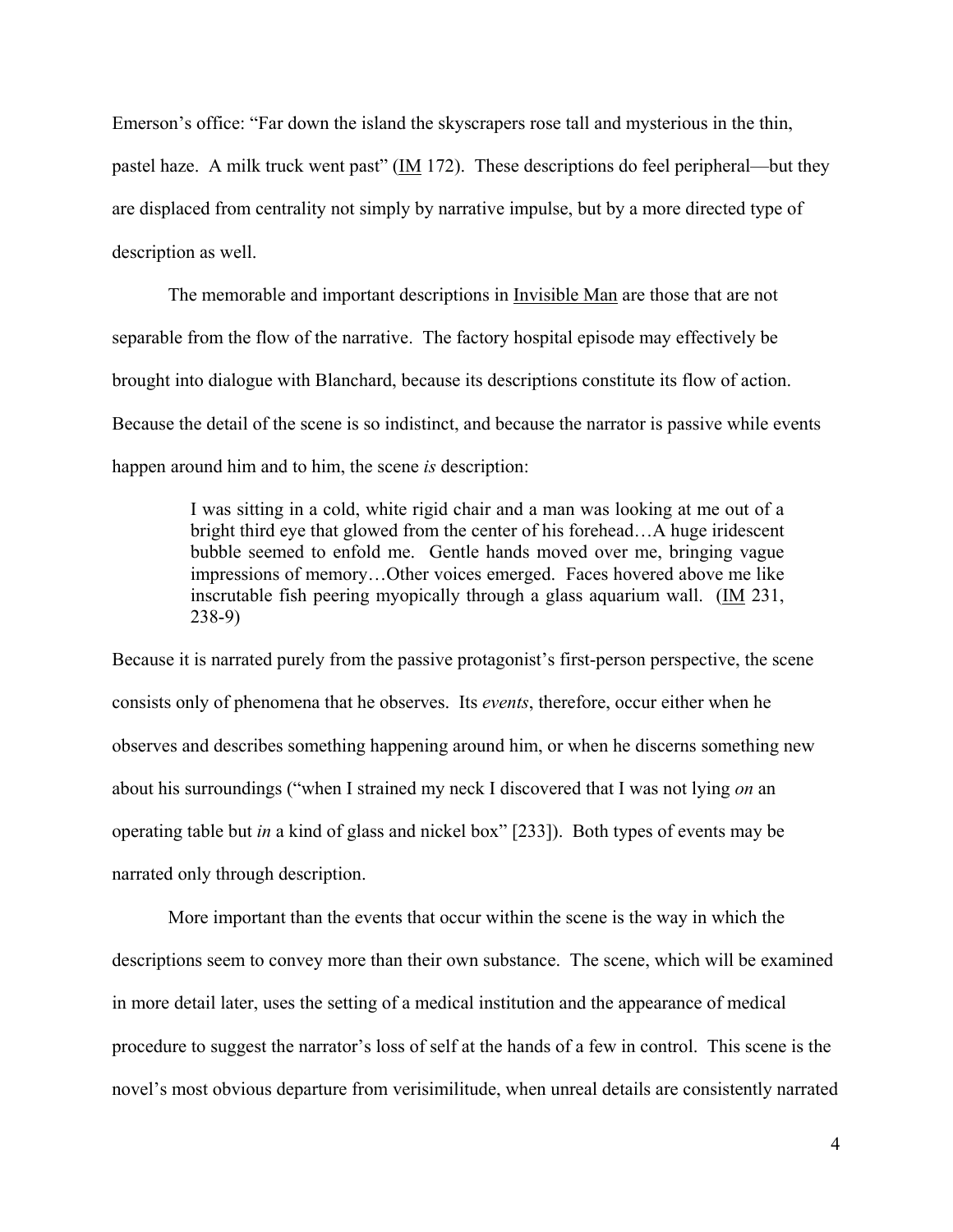straightforwardly, without any caveats to explain that they are metaphors. However indistinct these details may be, their delivery gives us nothing that outwardly suggests that they are not a physical reality. Is our understanding of the scene to stop at the belief that the narrator is actually trapped in a glass box, with doctors floating over him muttering nonsense about his history and condition, or are we to infer that this scene actually means something else, in the same way that he is not "really" invisible? Indeed, many details in the scene demand that we interpret a significance wholly different from what the narrative conveys at its literal level: Instead of discussing medical conditions and treatments, the doctors are actually referring with clinical frigidity to the narrator's race and social identity, and to a concerted attempt to eradicate his sense of self-identity. The doctors' manipulation of the narrator, typified by this unreal hospital space, is emblematic of the much more complex position the narrator holds in some much larger society.

Thus, material metaphor is made inseparable from the flow of the narrative. Throughout Invisible Man, narrative elements—the narrator's experiences and his psychological and ontological states—are condensed and transmuted into material spaces and things in a technique I will call *material narration*. Most importantly, this technique conveys a play of reification. The narrator lives and is attempting to succeed in a world that relentlessly reifies him, forcing him through materially-narrated spaces in which he becomes trapped in a mechanical process of production. He slowly realizes that his best recourse is to seize hold of the physical things into which he is reified and use them to his advantage. These things are material condensations of the experiences in which he has been reified, which ultimately serve as weapons with which to strike back and which materialize the core of his self-identity; they are his handholds on the workings of the machine that manipulates him, which he uses to subvert the machine from within. In this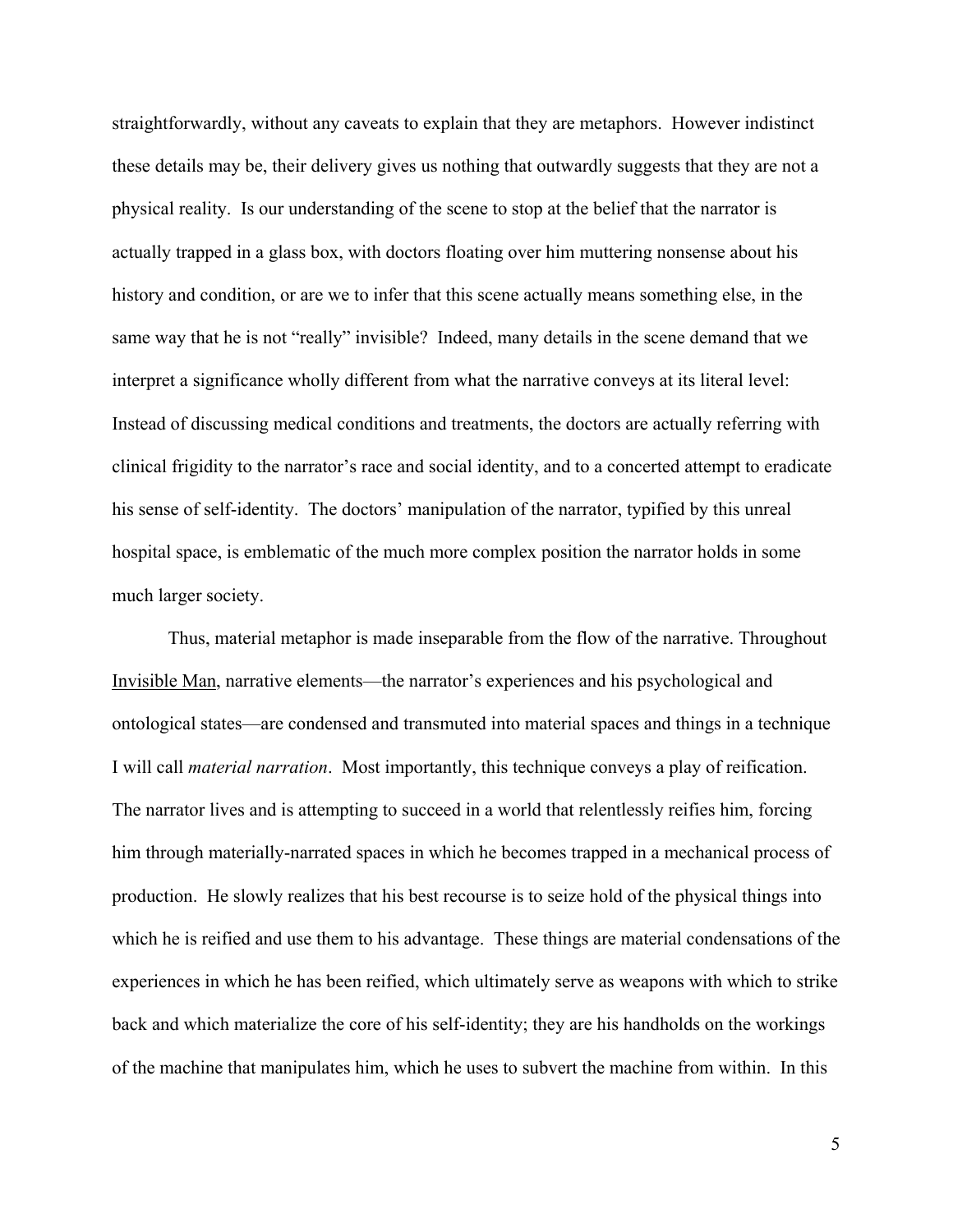essay I will examine the material narration of Invisible Man and the way it condenses relationships of reification and power, first through the spaces that effect the narrator's reification, and then through the things that constitute his recourse.

Material narration is made possible by the fundamental disjunction between any narrative and the events it narrates. "Narrativity," in the words of Paul Ricoeur, is "the language structure that has temporality as its ultimate referent," while "temporality" is "that structure of existence that reaches language in narrativity" (Ricoeur 165). Ricoeur's construal of the terms underscores that narrative is a construction in language that refers to a temporal space. Ricoeur does not, however, make much of the distance between these two entities—the fact that narrative's referent is fully absent from the narrative itself. Narrative as it is present to the reader consists only of the particular string of signifiers laid out on the page, which subsist in the signifying system of language. On the other hand, this temporal referent, in the direction of which narrative always points, cannot be present in the narrative. A *narrative* thus refers to what I will call a *story*, a set of events presumed to have existed in its own temporality, which is wholly absent form the narrative itself. The defining characteristic of fiction is that its referent has never existed—and thus the false referent must be constructed in the reader's act of interpretation.

Jacques Derrida observes on the level of the individual linguistic sign that the signified cannot be present in the signifier, and that the signifier is thereby open to an infinite field of interpretation which he calls "play" (Derrida, "Structure, Sign, and Play," 289).<sup>1</sup> The story, in the same way, is an absent signified, to which the narrative seems to refer but which is in no way accessible to the reader. Therefore, just as the operation of play fills the absence of the linguistic signified, the reader is compelled to fill the absence of the referent story by interpretation—the

 $\overline{a}$ 

<sup>&</sup>lt;sup>1</sup> See also Derrida, "Différance," in Kamuf, 61.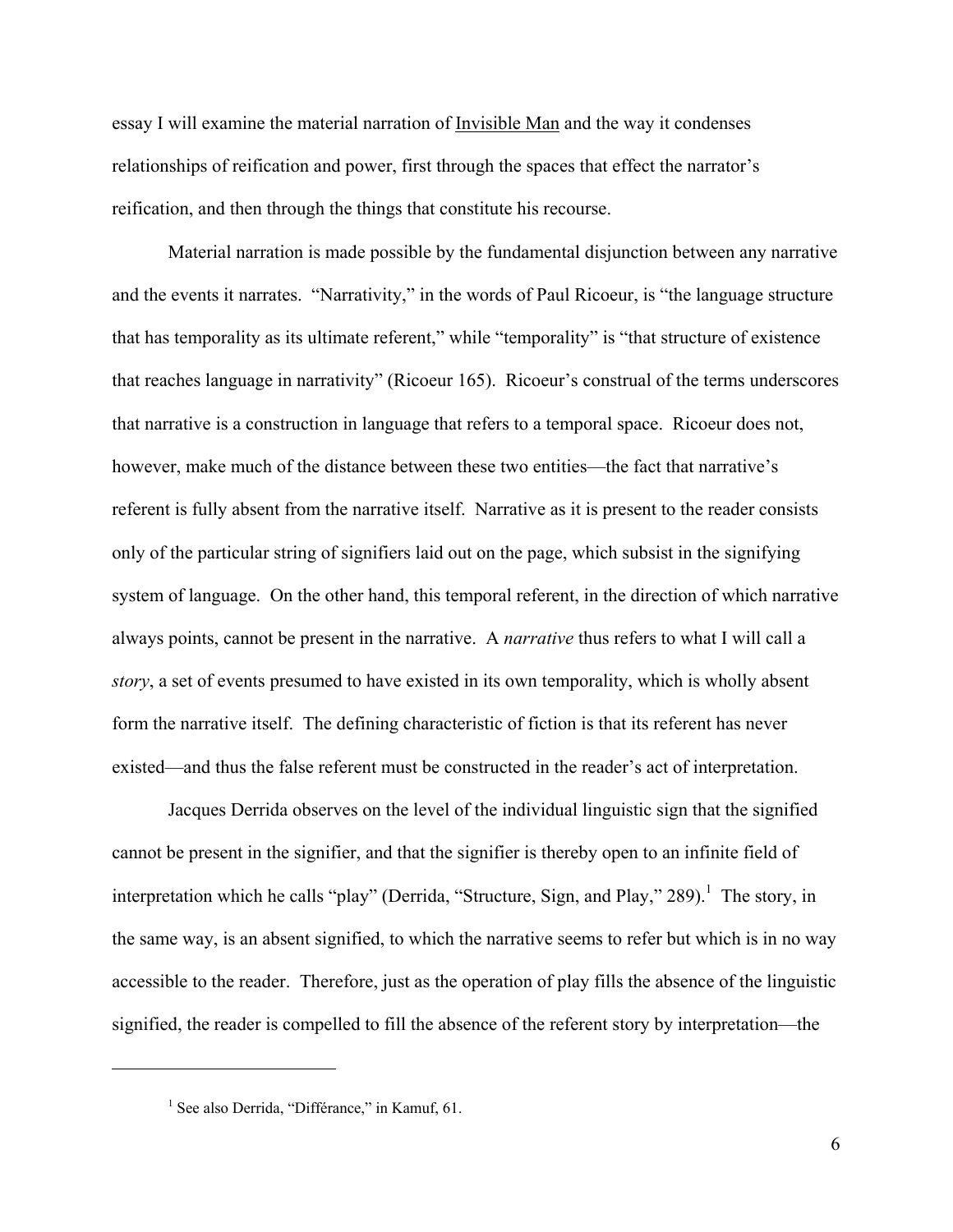process which, infinite in its operation, gives narrative its significance. Interpretation frees sense-making from verisimilitude, by allowing us to interpret behind the present (perhaps unreal) narrative a story that has comprehensible significance to the reader. Put differently, the impenetrable space between the story and the narrative allows the writer room for non-realist narrative techniques—metaphor, allegory, deviation from linearity—because interpretation is able to fill out the ambiguities of such tropic displacement. In this way, the signifier-signified relationship of language serves as a message-carrying intermediary and simultaneously as a barrier. It is an opaque veil interjected between the story and the narrative itself, thus removing the story from the reader and making accessible only an image of it, altered in whatever way the author-storyteller chooses.<sup>2</sup> Despite the full degree of freedom granted by the disjunction between narrative and referent, narrative conventionally only uses an established set of accepted freedoms such as the manipulation of temporality, metaphor, and so on, because of the natural assumption that narrative will mimic mundane storytelling. Material narration allows Invisible Man to take advantage of this disjunction much more fully.

In Invisible Man, material narration condenses relationships of reification into material spaces and things. Georg Lukács explicates the principle of reification in his essay "Reification and the Consciousness of the Proletariat": "a relation between people takes on the character of a thing and thus acquires a 'phantom objectivity,' an autonomy that seems so strictly rational and all-embracing as to conceal every trace of its fundamental nature: the relation between people" (Lukács 83). One party (the subject), who generally has a degree of control over the other party, views the other (the object) purely in terms of the product which the subject receives from the object. This relation distances the object so far from the subject that the object is flattened into

 $\overline{a}$ 

<sup>&</sup>lt;sup>2</sup>Cf. Jacques Derrida's metaphor of the hymen in his essay "The Double Session," in Kamuf 171-199.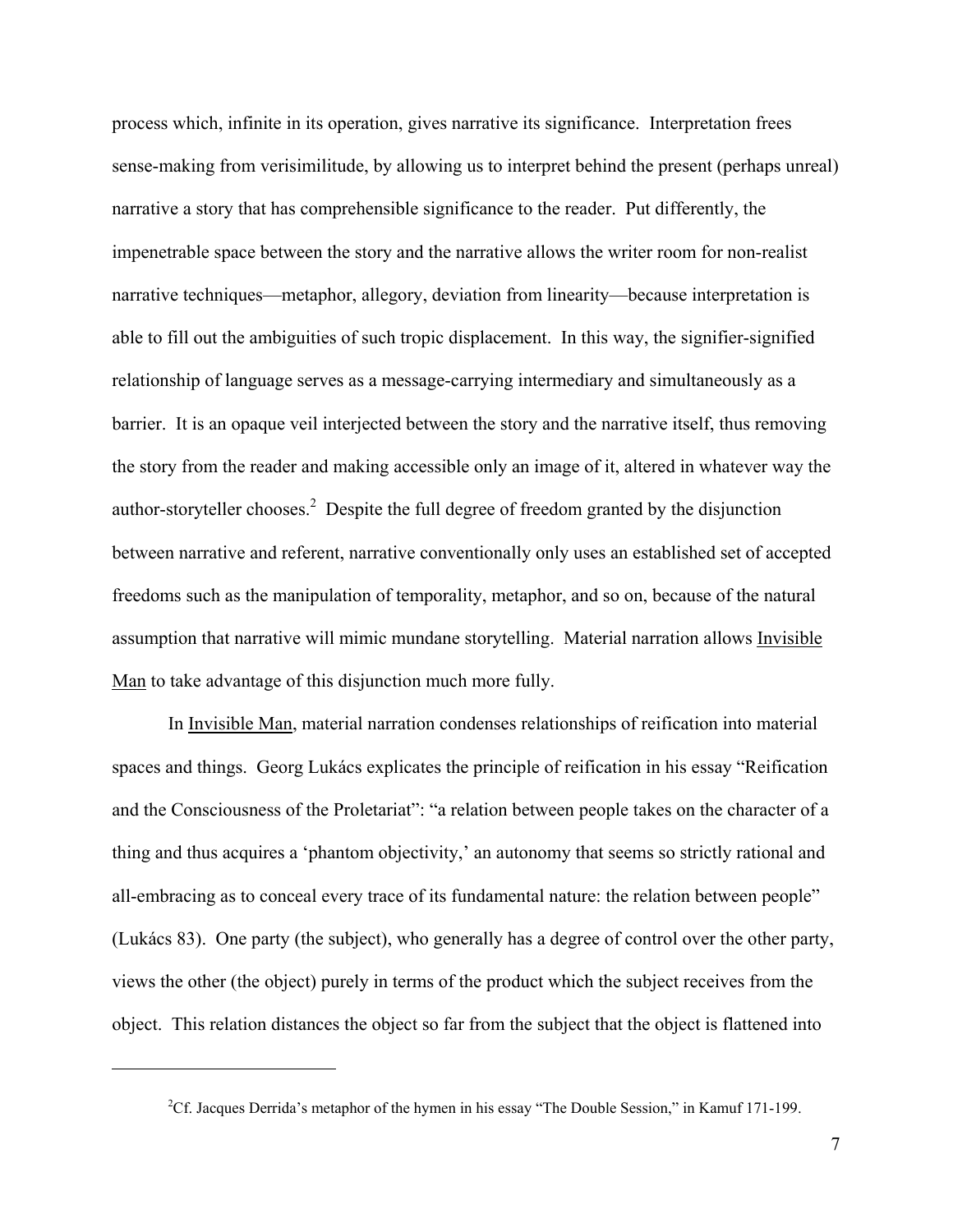the few characteristics most convenient to the subject, and ceases to appear to the subject as a human being. Most simply, this takes the form of Marx's commodity fetishism, when workers are viewed not as human individuals but as units of productivity. At the same time, the statement "I am an invisible man" recounts a subtler instance of reification. "Like the bodiless heads you see sometimes in circus sideshows," the narrator is judged at sight, and his existence is assumed to have no deeper substance than the superficial role which the spectators have constructed for him (IM 3); they see in the narrator not a human individual but the means for the fulfillment of their own narrow agendas—"only my surroundings, themselves, or figments of their imagination—indeed, everything and anything except me" (3).

 Perhaps the novel's simplest relationship of reification is visible in the messengers that the narrator sees moving through the Wall Street district, in his first days in New York. "Here and there," he says, "I saw Negroes who hurried along with leather pouches strapped to their wrists" (164), pouches which he speculates must contain something important, perhaps a million dollars. These men shuttle their cargo back and forth like conveyor belts in a machine. Their job assumes no human characteristics except the ability to move; to whomever has hired them, they are only important in that they provide a specific delivery to a specific place. The fact that they are physically attached to their cargo makes it especially clear that their employers equate them with the contents of their pouches. Though they remind the narrator "fleetingly of prisoners" carrying their leg irons as they escaped from a chain gang" (164), he does not realize that they are still bound by intangible chains. Though a leather pouch may feel preferable to iron shackles on one's wrists, the messengers are still slaves to the great machine that refuses to see their humanity. Ironically, at this point the narrator eyes them with a sort of admiration, still believing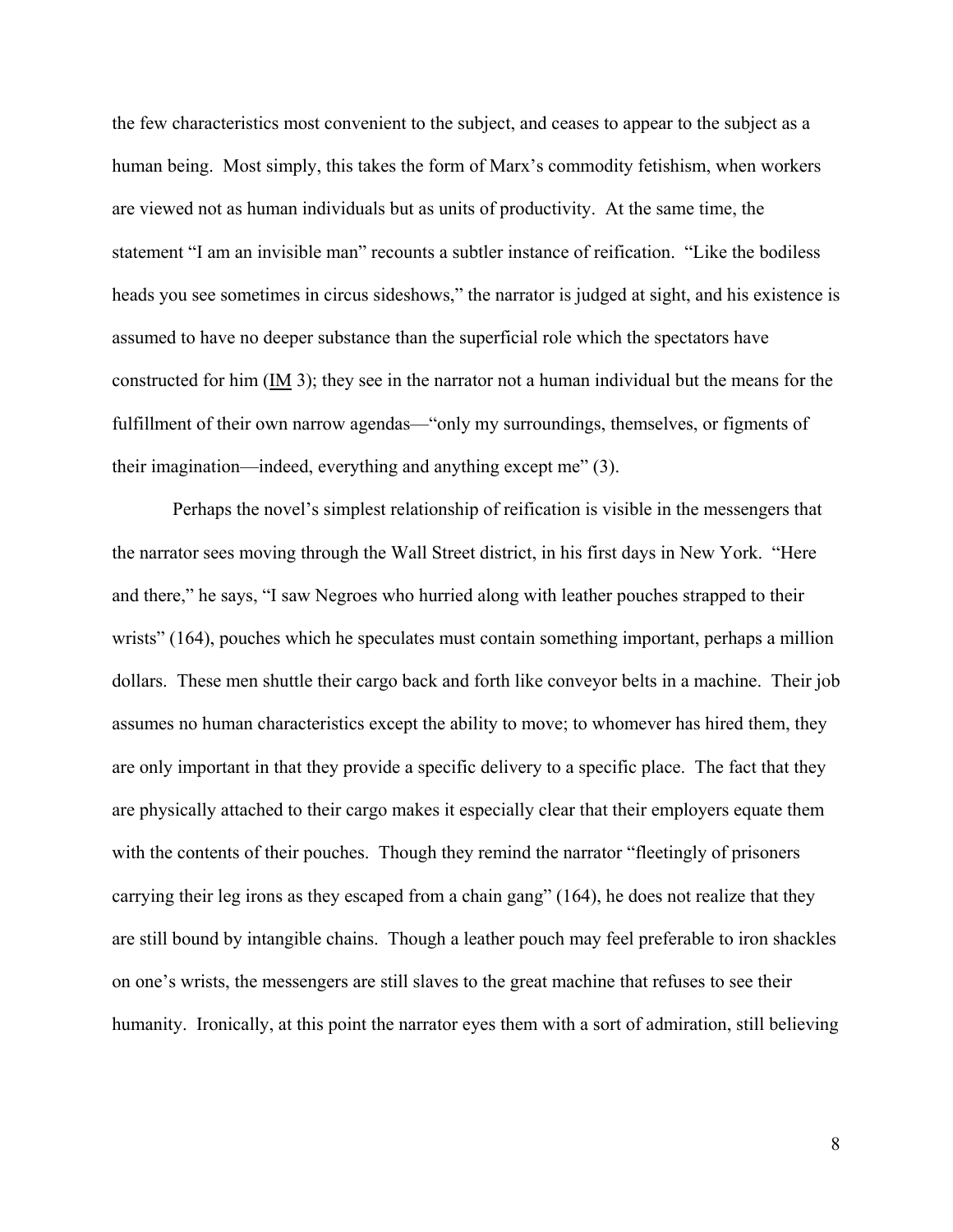that the cargo in their pouches gives them personal importance, in the same way that he believes in the sense of self-importance he draws from the leather case in his own hand.

Though the narrator fails to understand it, these messengers are suffering under the simple conflation of a person with a thing. Mark Seltzer notes that the anxiety inherent in an interchangeability between persons and things is not new; though he does not advance a theory of material narration—*condensation* of narrative into things—his study of late nineteenthcentury naturalist fiction reveals that such an anxiety is characteristic of the machine age. Seltzer demonstrates that the greatest inhumanity of chattel slavery, the institution that continually casts its shadow over the Invisible Man's heritage, is that it literally treats human beings like things. Harriet Beecher Stowe's antislavery novel Uncle Tom's Cabin, Seltzer points out, articulates this extreme degree of reification in its original subtitle: "The Man That Was a Thing" (Seltzer 48). Furthermore, Seltzer finds in Henry James' writing "the notion of 'The American' as an artifact and product, something mass-produced and reproduced" (Seltzer 49). The anxieties of reification and of mass-production are the same: fear of being viewed as a commodity, from the other side of the coldly isolating window of someone else's self-interest. Seltzer's examples serve to strengthen the conclusion that the conflation of a person with a thing, and of one's life with a machine, is inherently threatening. Nineteenth-century naturalism thus helps to explain why the situation of the leather-bound messengers in Ellison's novel is so ominous; it does not, however, predict the protagonist's reification by every member of the concerted whole of society, or the material distillation of Ellison's narrative.

By the end of the novel, the narrator will understand that he, like the messengers, is caught in a great machine that treats him both a thing and as a product that must be properly manufactured. The power structures that manipulate and reify him are mechanical operations,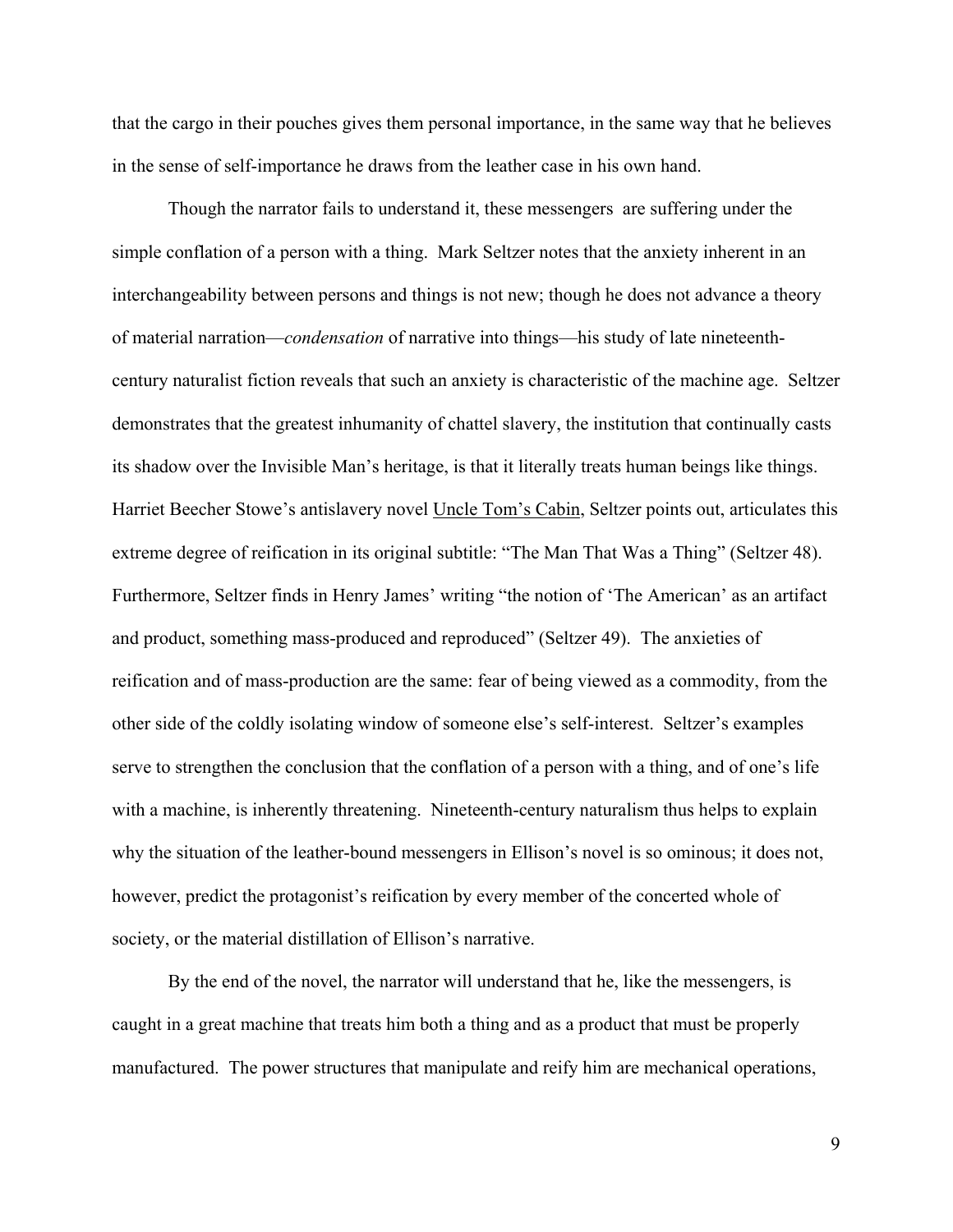which are sometimes only metaphorically machine-like, but which are at key points made physical and spatial. The scholarship, given to him at the smoker, sends him into the machine; after that, the clearest physical components of the machine are the drive with Norton, the bus and subway rides on the way to Harlem, Liberty Paints, and the factory hospital.

The smoker is our first view of the machination that carries the narrator through society. In the battle royal, the guests reify the boys into entertainment. The boys are made into a machine that is constructed and then set in motion as they are allowed to wander blindly, doing to each other what they will. They are thus treated as things to be viewed. When the boys are lined up around the rug and told to fight for the money scattered on it, they are reified again in the same way, as if they were nickelodeons switched on by the coins. This time the rug is charged with electricity—the lifeblood that hums through modern machinery, a force that should pass not through living flesh but through solenoids and telegraph wires. During his speech as well, the narrator is treated not as a human speaker but as a nickelodeon or a doll that makes noise when wound up. Finally, the scholarship sends him metaphorically into the great social machine. The men clearly intend to have the college mold the narrator into the product they want. The M. C. gives him the scholarship "to encourage him in the right direction": to help him "keep developing as you are" and "to lead his people in the proper paths" (IM 32), which evidently means to hold to Booker T. Washington's deferential thought and to accept disrespect from important white men. This will "help shape the destiny of your people" in the way the men want it (32). What the men consider "proper," of course, is for the narrator to let the men feel as if they are "doing right by him," but to "know his place at all times" (31). They intend to have the college turn him out, an object of production, as a young leader conditioned to be submissive.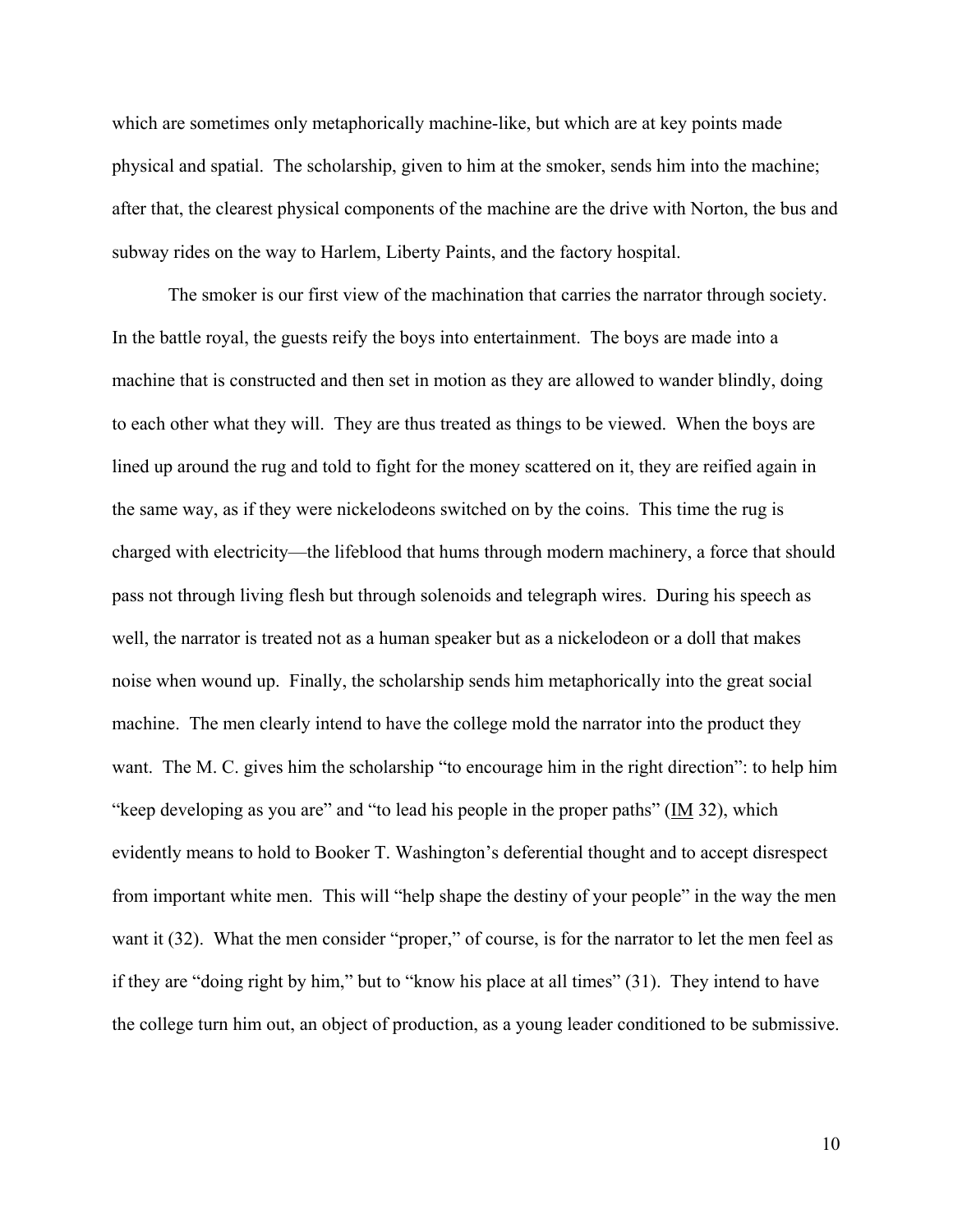Mr. Norton knows even more specifically what he wants the narrator to be: "a good farmer, a chef, a preacher, doctor, singer, mechanic" (43-4). All of these professions would keep the narrator in control of small machines, while people like Norton and Bledsoe control the big ones. When the narrator drives with Norton, he remains superficially in control of a small machine. At the same time, he is, still unwittingly, being manipulated by the larger machine: Norton is actually in control of the car ("Shall I continue in this direction, sir?" asks the narrator [45]), and, more importantly, Norton and his like are the force that drives the great machine that is the college. Norton seems to see his whole philanthropic venture as a process that produces some elevated end for which he is responsible, in which the individual student is only a gear in the machinery of production: "*You* are important because if you fail *I* have failed by one individual, one defective cog" (45). Thus, Norton reifies the narrator doubly. On the smaller scale, the narrator is no more than a means of conveyance; when he asks Norton, "Will you need me this evening, sir?" and Norton replies, "No, I won't be needing the machine," the narrator's *me* is made equivalent to the *machine* (108). On the larger scale, Norton reduces the narrator to the outcome of his own philanthropy, an enterprise to which Norton seems driven not for the narrator's benefit but for his own—or rather, to better serve the icon of his lost daughter. In the end, when the narrator encounters Norton on a subway platform, Norton's failure to recognize him proves that he was never interested in the narrator personally: as a driver, the narrator was a service rendered; as a student, he was generic.

Furthermore, the school itself acts as a machine in which the narrator is refabricated. The school's purpose is to take in young black boys and girls in need of enlightenment, and to turn them out as the product it wishes them to be (good farmers, mechanics, etc.). This creates a grand and indistinct sense of elevating the race's dignity, producing young bookish visionaries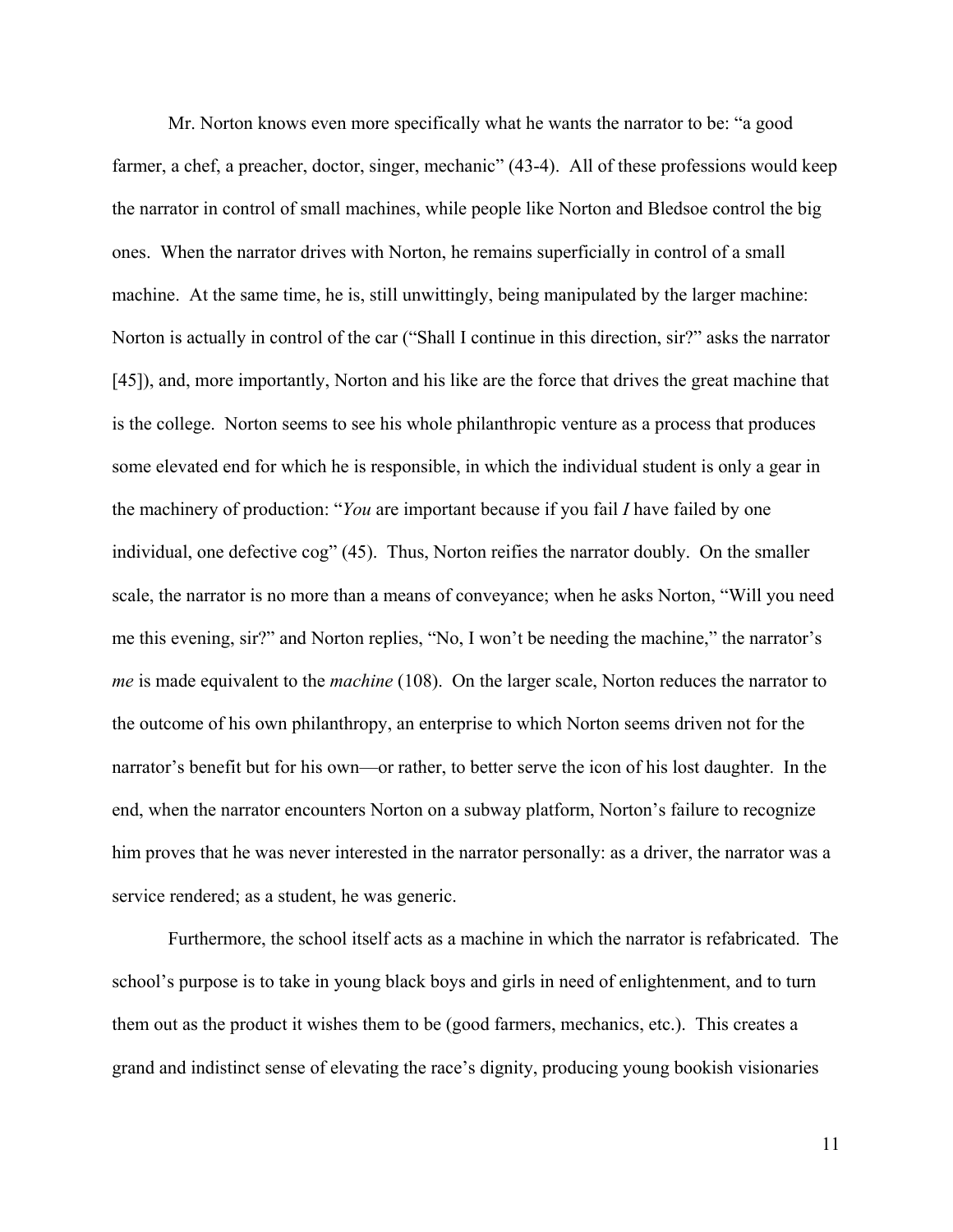and failing to acknowledge the Truebloods and the veterans. (It seems no accident that, as Homer Barbee tells the story, the Founder collapses when asked point-blank, "Tell us what is to be done, sir! For God's sake, tell us! Tell us in the name of the son they snatched from me last week!" [125]—like Norton, when confronted with the harsh reality outside his own academic philanthropy, the Founder breaks down under the weight of the demand for present action.) And of course, when the narrator crosses the best interests of the machine, he is discarded as chaff. When he is expelled, he finds out that, though the machine caters to Mr. Norton's wishes, it is Dr. Bledsoe who actually runs it. Expulsion is the narrator's first sense that he is being manipulated, and soon afterward, with the bus and subway rides on the way to Harlem, he finds himself being carried by a physical string of machines to the next stage of the assembly line.

The most important instance of spatial material narration—perhaps the most significant metaphoric episode in the novel—occurs after the bus takes the narrator to New York, in the two successive chapters in Liberty Paints and the factory hospital. Each of these chapters narrates its respective scene as if it were physical reality, using a wealth of visual, material and physical detail, but at the same time strongly implies that its space actually condenses the narrator's much more complex situation as an individual within society and as a young black man from the rural South. The power structures in which the narrator finds himself in the paint plant and the hospital are not contained within these spaces, but must be extended to the entire society the narrator inhabits. This technique is metaphoric in nature but farther-reaching than either metaphor or metonymy: the narrative recounts a particular, concrete situation, coherent and understandable in its own reality, which causes the reader's interpretation to construct a concrete story that is fully absent from the narrative.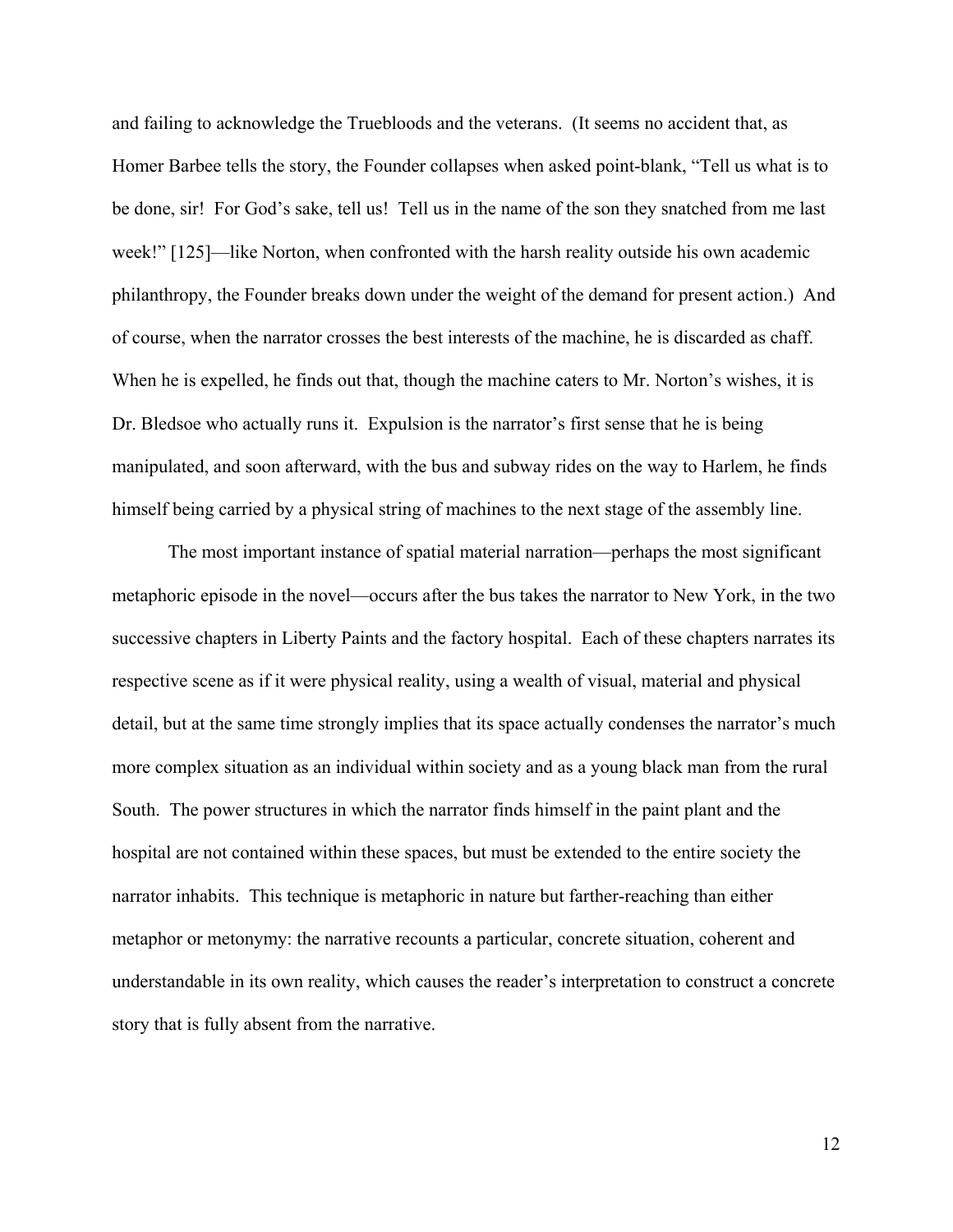The reader experiences the paint factory as an excess of detail recognizable as signifying many things other than the manufacture of paint. From the description that opens the chapter, the symbolism of Liberty Paints (named for the essence of Americanism) is American and patriotic: the "huge electric sign" reads "KEEP AMERICA PURE WITH LIBERTY PAINTS"; the flags flying over each of the buildings in the complex give the impression of "watching some vast patriotic ceremony from a distance"  $(IM 196)$ ; the company logo is "a screaming eagle" (198). The fact that they "make a lot of paint for the government" (197) links the plant to the heart of the American order. While these details could all be diegetic, creations of the owners of the factory, the great mass of detail coalesces into a statement recognizable to the reader: the American system steadily manufactures artificial, concealing whiteness. This recognition provokes the assumption that the factory condenses many aspects of the narrator's reality that are not all located in this complex of buildings—that its space contains social interactions that reach into the larger society, beyond the relationships in the factory. To begin with, the factory reifies color. Blackness and whiteness—easily identifiable, in a novel so centrally concerned with race, as social and human characteristics—are made, in their abstract form, into commodities. Whiteness is manufactured and sold, so colors and their interactions are transfigured from human phenomena into selling points. The result is a system that privileges and revolves around whiteness, without questioning the implications of doing so.

As one might expect from a paint plant, the imagery turns color-coded soon after the narrator starts the job. While displaying explicitly American symbolism, the plant is strongly identified with its main product: pure visual whiteness. When the narrator finishes painting a sample, Kimbro looks at it and exclaims, "That's it, as white as George Washington's Sundaygo-to-meetin' wig and as sound as the all-mighty dollar!…It's the purest white that can be found.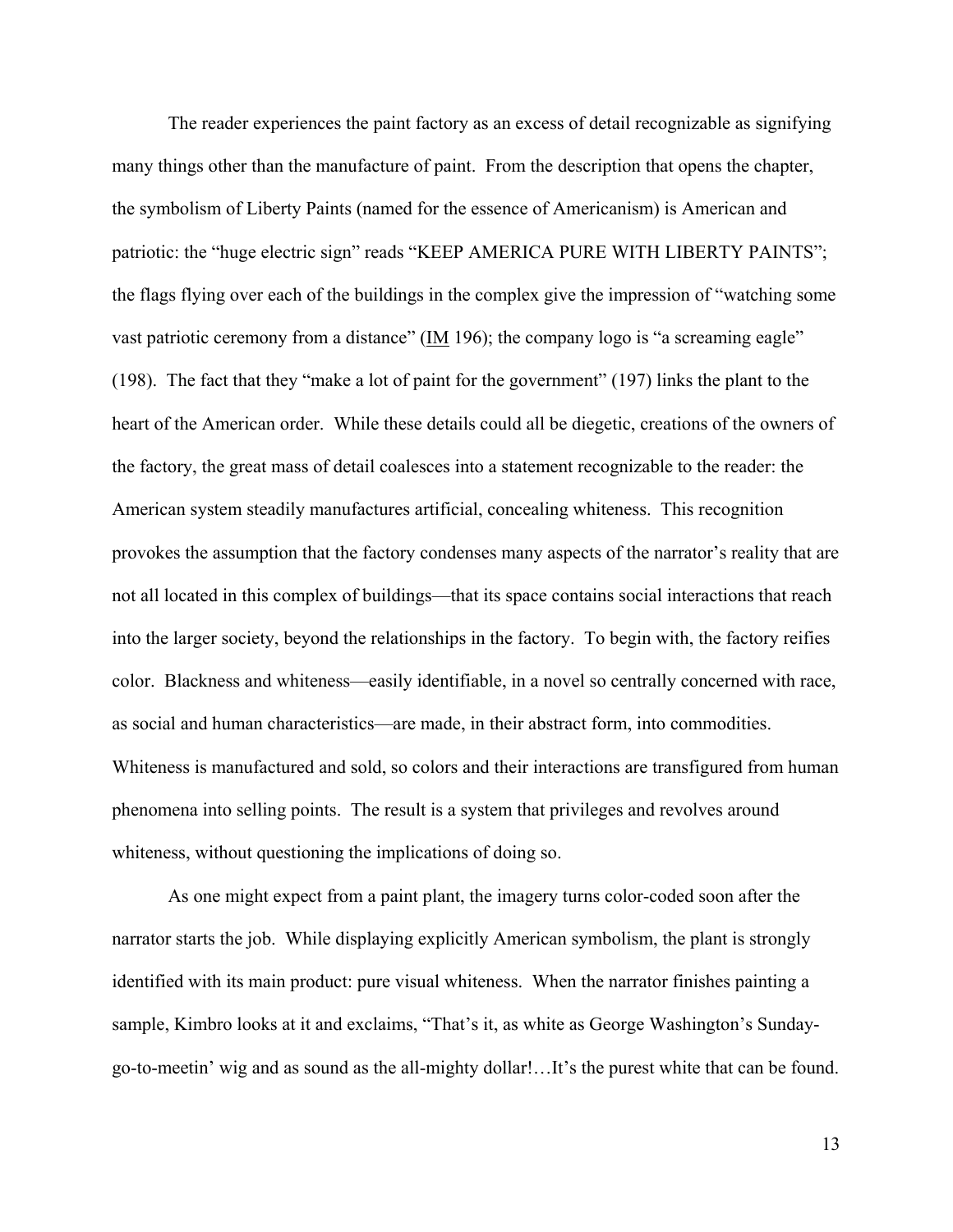Nobody makes a paint any whiter. This batch right here is heading for a national monument!" (202) The paint's primary quality is purely visual and visually pure. Through his string of similes, Kimbro asserts both that whiteness is quintessentially American and that America is essentially white: he praises the paint's whiteness by invoking George Washington's powdered wig, a defining characteristic of America's most storied founding father; "the all-mighty dollar," the central agent in American capitalism, shares its fortitude with whiteness. Each of the quintessential American symbols, Kimbro asserts, is white as can be. Furthermore, the paint's destinations—government buildings and national monuments—are whitewashed, or rather, impenetrably white-encrusted.

As Kimbro assigns the narrator his first task, the paint is "milky brown…but he stirred it vigorously until it became glossy white" (199). The narrator is perplexed when Kimbro tells him the "dead black" dope is going to fix the white paint, but he follows directions and drops the black liquid into the whiteness, "seeing them settle upon the surface and become blacker still," and finally stirs the blackness into the paint "'til it disappears" (200). Several factors lend these descriptions an excess of significance beyond their apparent mundanity. First, the narrator's insistence on the strangeness of dropping a black liquid into the white paint ("But when I looked into the white graduate I hesitated; the liquid inside was dead black. Was he trying to kid me?" [200]) places particular emphasis on the color of the substances, and on the foreignness of the black drops to the white mass. As soon as the narrator drops the dope into the paint, the narration zeroes tightly in on the surface of the paint in the bucket, describing the drops in close detail and maintaining an insistence on color, appearance, and especially the interaction between the two colors: "Slowly, I measured the glistening black drops, seeing them settle upon the surface and become blacker still, spreading suddenly out to the edges" (200). This is not the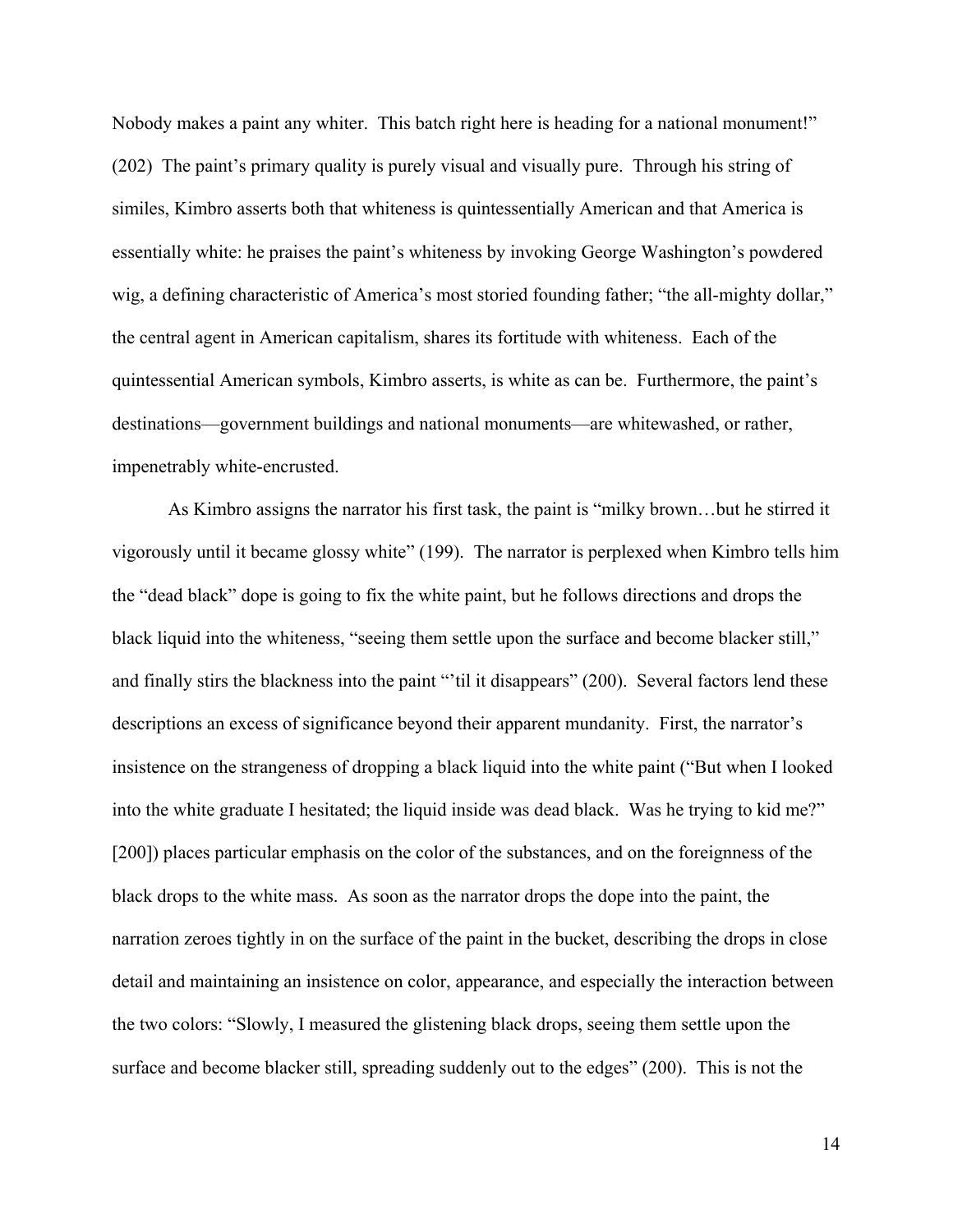simple narration of an action without particular significance, but a closely concentrated account of the dynamics between an undifferentiated black substance and an undifferentiated white substance. When the black is dropped into the white, it remains colloidally separated, looks especially and distinctly black, and moves rapidly to the margins. Despite the presence of the black substance, the white remains, as the sign outside proclaims, "PURE." Furthermore, as Lucius Brockway keeps the paint plant running while remaining unseen in the basement, the black actually *repairs* and holds together the white. When the mixture is muddled, the indispensable black substance becomes invisible. To this entire dynamic is added everything the reader knows about these two colors, their significance as human attributes, and the dominance of one over the other. The reader's interpretation, therefore, is able to recognize the drops as a physical condensation of human interactions into tiny quantities of abstract substances.

The language of the paint factory continues to denote a play of visibility, invisibility, and concealment. When Kimbro looks at the narrator's sample, he adds that the whiteness "will cover just about everything" (202). Brockway elaborates later: "Our white is so white you can paint a chunka coal and you'd have to crack it open with a sledge hammer to prove it wasn't white clear through!" (217). Hence, the paint is "Optic White" (201). It absorbs and hides the black drops, and covers everything with a coating that unconditionally makes it *look* white. Even the material with the blackest core is covered, made invisible, and made to conform to the purest visual whiteness. Yet, Kimbro also makes it clear that, like the narrator's invisibility as introduced in the prologue, the paint's whiteness is partially in the eyes of the observer. When the narrator finishes painting the samples, Kimbro picks up one that has been tainted with the remover. The narrator tells us that "a gray tinge glowed through the whiteness, and Kimbro had failed to detect it" but only mutters "That's the way it oughta be" (205). This time the blackness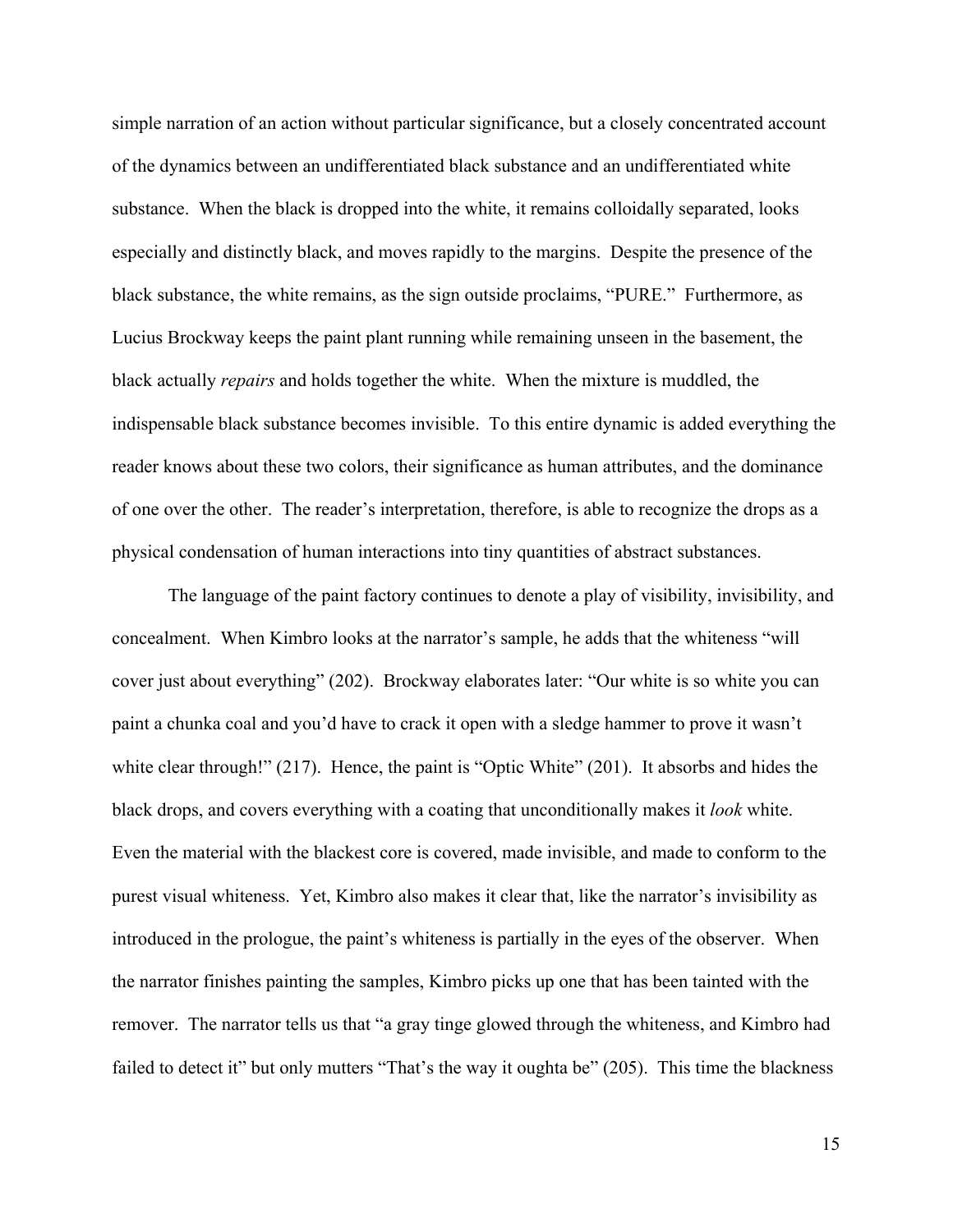is partially revealed through the whiteness, but Kimbro's eyes work selectively and see only white.

Lucius Brockway himself deserves some further attention. If we believe what Brockway says about his own position in the factory (which we have no reason to doubt; his obvious expertise gives him unusual credibility), Brockway's presence is and has always been essential to the factory. "Everybody knows I been here ever since there's been a here," he says (209), and "caint a single doggone drop of paint move out of the factory lessen it comes through Lucius Brockway's hands" (215). His skill is essential to the quality of the finished product; as he tells the story, when he was ill and an apparently-qualified engineer was hired to fill in, "they started to having so much paint go bad they didn't know what to do" (215). Yet, even as he creates the "guts" (214) of all the paint made in the factory, Brockway remains in the basement unseen, unacknowledged, it seems, by everybody except Sparland himself: "A whole lots of folks wonders about that [what he does in the basement] without gitting anywhere" (215). The visible, superficial coloring is added in the more important-looking labs upstairs, but Brockway is responsible for the colorless foundation. Thus, Brockway is fully reified. His products come through the pipes from the basement but nobody ever sees him or acknowledges his presence. To most of the factory, his existence is nothing more than the physical presence of his product. Brockway seems to be following the advice given by the narrator's grandfather: though he firmly maintains essential influence in the factory, he gives no impression of it, and remains in the basement, unassuming and unnoticed. The basement makes physical Brockway's reification his product is physically the only evidence of him—and his position at once beneath the surface and at the root.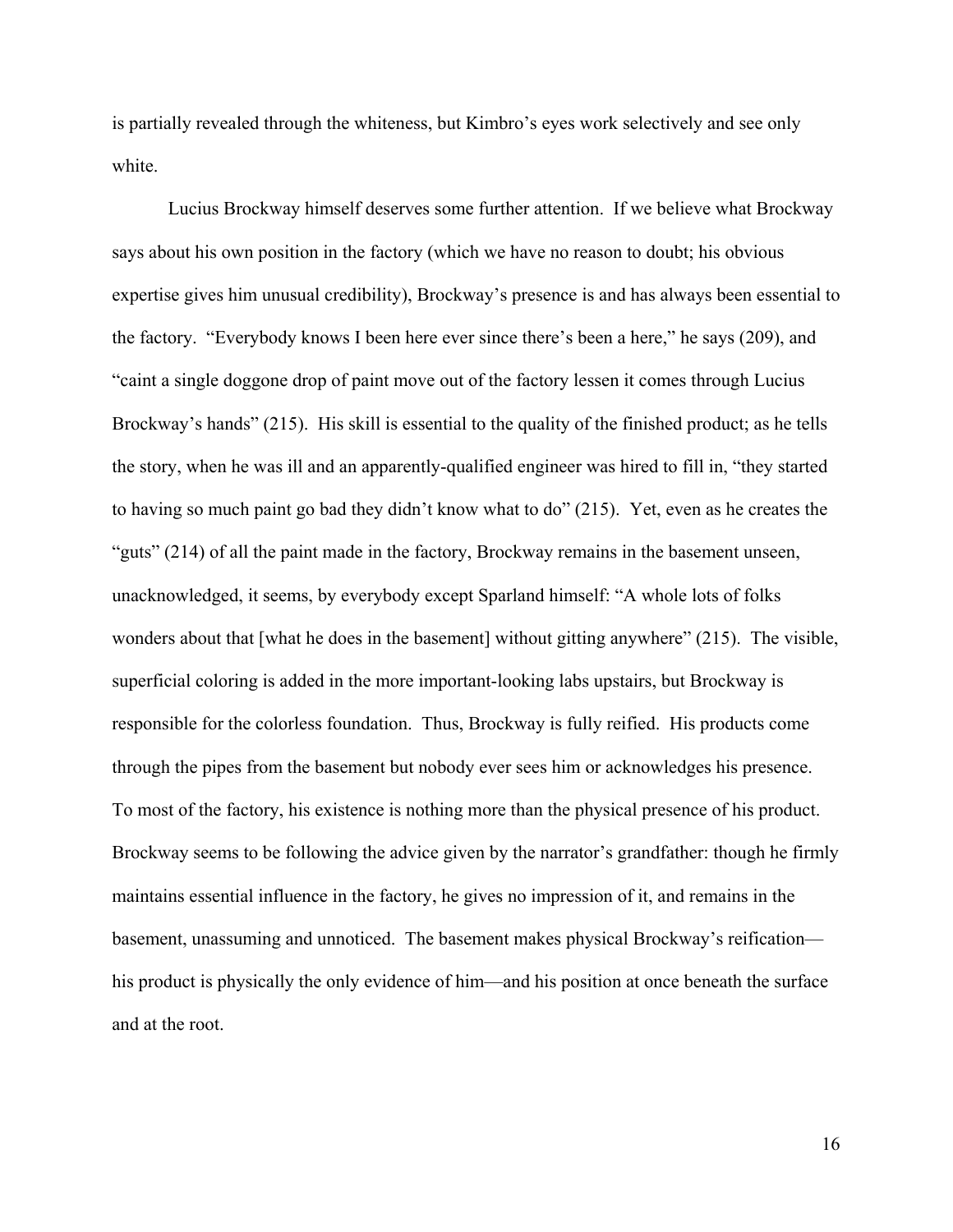Thus, Liberty Paints is a space characterized by a consistent dynamic: within the context of obvious American national symbols, white façades cover and obscure blackness, forcing the influence of the blackness to be buried and ignored. Such concealment is the same as the social dynamic that creates the narrator's invisibility, but here it is removed one step farther below the surface of the narrative. It is recounted in a straightforwardly literal manner, while the complex surplus of detail causes the reader to infer a much larger significance. Most importantly, its physical space contains and condenses generalized interactions between people. The buildings, Brockway's basement, and the paint itself are materializations of the world in which the narrator lives, and are essentially literal reifications that narrate the social reifications explained in Lukács' theory.

While the plant shows the reification of color in abstract terms, the factory hospital makes reification specific to the narrator himself and to his background, and shows his discovery that he is caught in a machine. Like the factory itself, the hospital scene is narrated through detailed physical description. At the same time, the details, though clearly structured as a narrative, are indistinct and unreal: the buzzing and "barber-chair thumping," the view of "two indefinite young women" and "a third, a desert of heat waves away" (232). Each sensory detail makes the scene less rather than more concrete. The mechanical imagery, however, is clear: the multiple electrical shocks; the doctors' references to "My little gadget" (235) and "The machine" (236); finally, the narrator's thoughts of "short-circuiting the machine," and his conclusion that "I had no desire to destroy myself even if it destroyed the machine" (243). The narrator is clearly being manipulated in a space ruled by a "gadget." Yet, the gadget is only the doctors' tool to effect their own transformations on the narrator, so the manipulation that the narrative materializes in the machine is in fact the doctors' manipulation.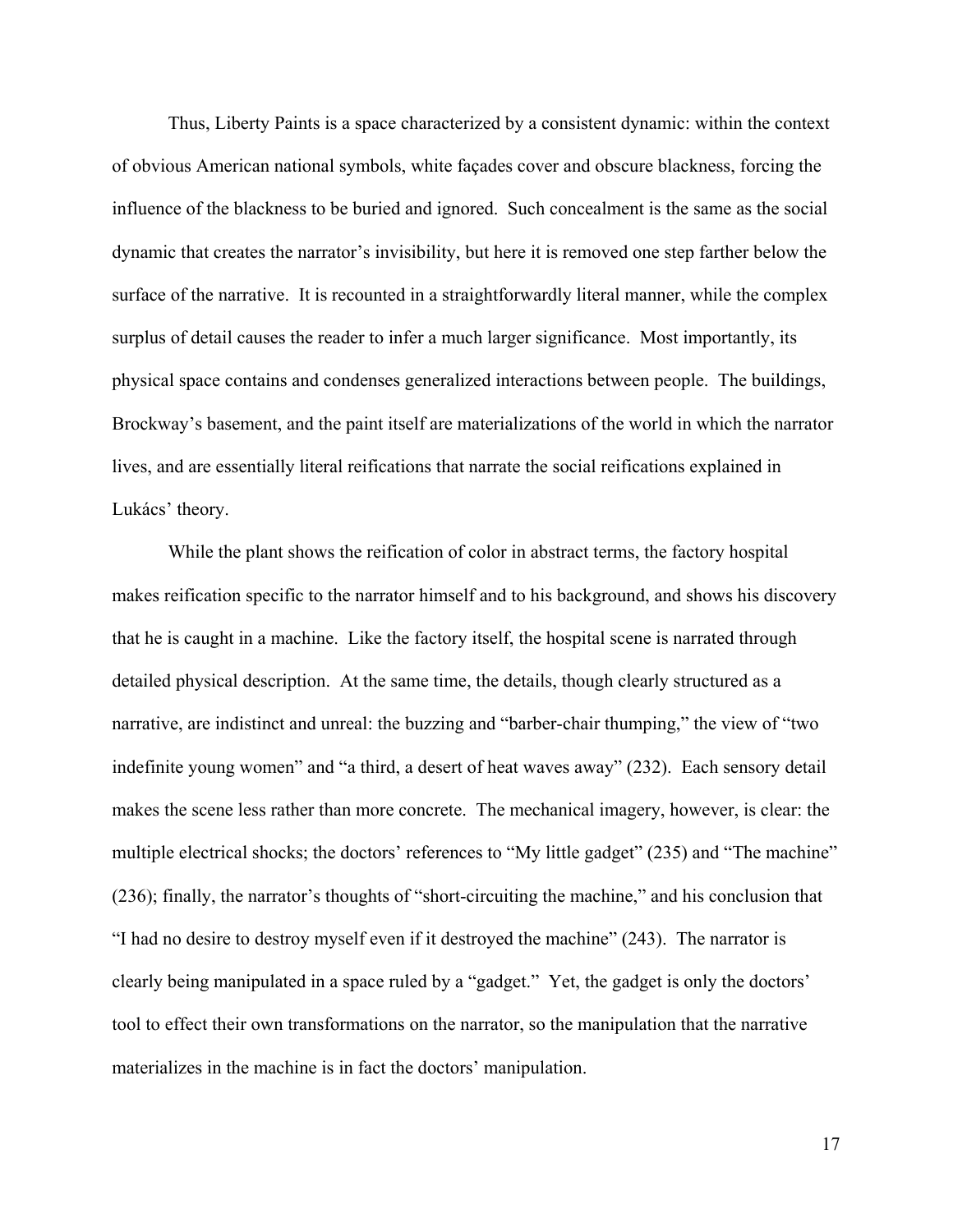Most important is the way in which the machine remakes the narrator into the product it desires him to be, like a thing that must be reformed or recast. The doctors reify the narrator by viewing him only in terms of their own agenda and their own narrow conception of what he is and should be. His experience in the machine ends with clear birth imagery, indicating that he has been recreated: "I felt a tug at my belly and looked down to see one of the physicians pull the cord which was attached to the stomach node, jerking me forward…I recoiled inwardly as though the cord were part of me" (243-4). When a doctor tells him, "Well, boy, it looks as though you're cured…You're a new man" (245), it is obvious that the process is supposed to have made him into someone he was not beforehand, maintaining a disjunction between the product, a "new man," and the condescending address, "boy." The new man is one who has trouble remembering who he is and how society has treated him. The string of questions the doctors thrust at him—"WHAT IS YOUR NAME," "WHAT IS YOUR MOTHER'S NAME," and finally "BOY, WHO WAS BRER RABBIT?" (239-42)—force the narrator to question fundamental elements of his childhood and his roots. When the questions only confuse the narrator, he tells us that the doctors "seemed pleased" (242). This suggests that the goal of the questions is not so much to coerce the narrator to remember, as to make sure that he cannot: if he loses his memory, he loses his own concept of self, and can be remanufactured into the man the doctors want him to be: marginal, submissive, mass-produced.

Once they have made sure that he is not able to identify himself firmly as having come from anywhere in particular, he no longer has the agency to control his own identity. His identity is for him not to decide but to "discover" (243)—the hermeneutic reading of a preestablished system, not his own act of interpretive creation. While he is held in the machine, furthermore, he is forced to connect his identity with its humiliation and subordination. Finally,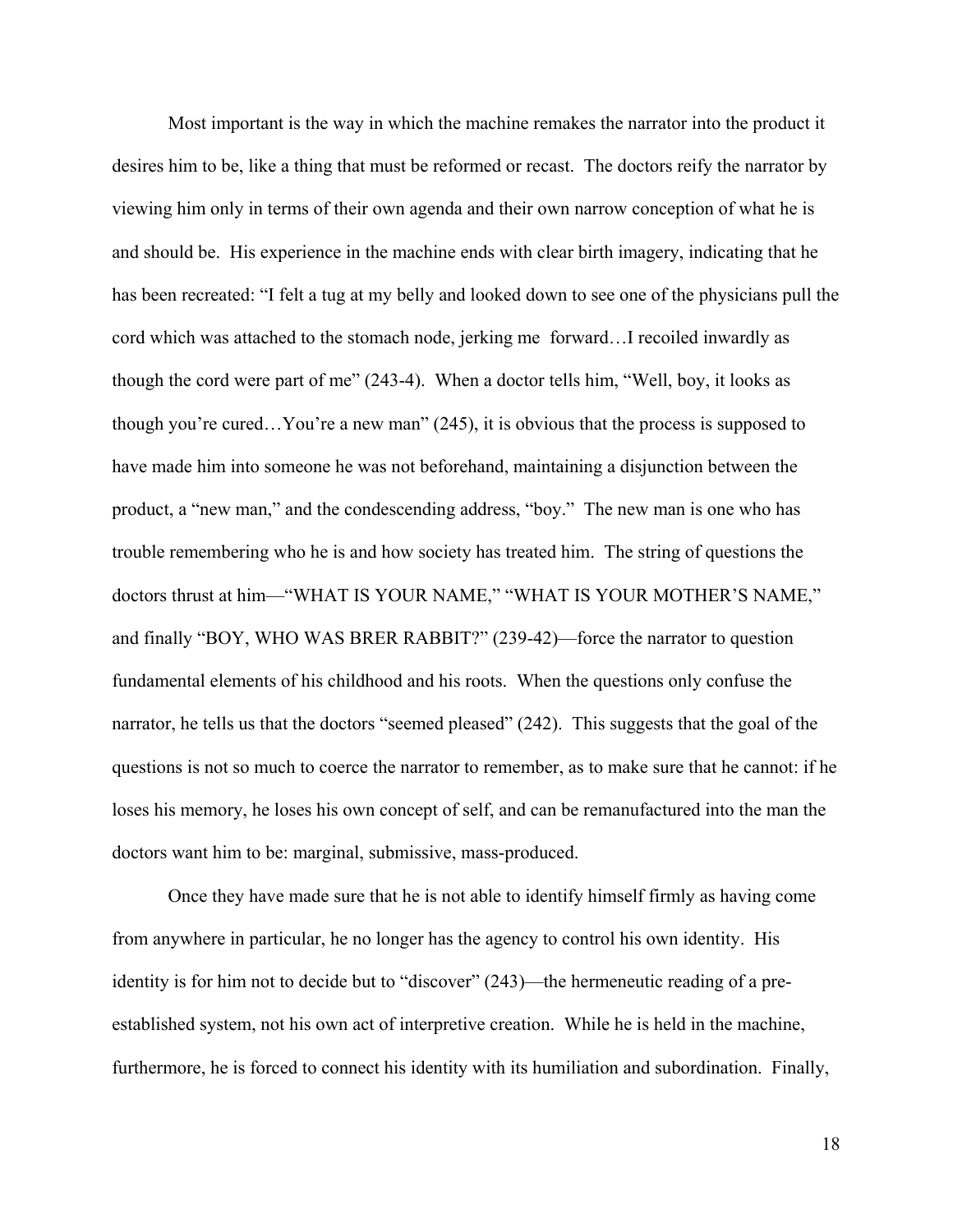when he is given "a pair of white overalls" (244), he has been whitewashed—like the black drops in the bucket of paint, his identity and agency are lost in whiteness. What is more, his mind feels "blank, as though I had just begun to live" (233), and the process has removed from his consciousness his understanding of the artificial preeminence of the factory's concealing whiteness: "Why couldn't I remember what kind of factory it was? And why a *factory*  hospital?" (245) Even while he is losing himself in whiteness, he is losing his memory of the reification of color: of the way the black drops lose themselves in the whiteness, of Brockway's assertion that the white paint would render a piece of coal unidentifiable, and of the way colors are produced in a factory that determines all of these interactions. His inability to understand the phrase "factory hospital" indicates that the machine is suppressing his understanding that he is being reified and mechanically remade—the machine, at the same time that it is confiscating his own agency, is also stripping him of the understanding of what it is doing. In effect, the machine's ideal product is the same as the college's: in the vet's prescient words, one who has "learned to repress not only his emotions but his humanity. He's invisible, a walking personification of the Negative…The mechanical man!" (94)

It is not difficult to see that this scene can only be understood by extrapolating its significance outside the physical space of the hospital. The process of interpretation fills in the absent signified of the story, and creates for the narrative an understandable significance. The reader's interpretive process takes place within his or her own world, not the world of the narrative, and so the story which the reader constructs through interpretive extrapolation is a synthesis of the evocations present in the narrative with the reader's own concept of the world, history, and the milieu in which Ellison wrote. Thus the reader takes the fictional narrative and extends it back into verisimilitude by recognizing that the hospital's interactions condense larger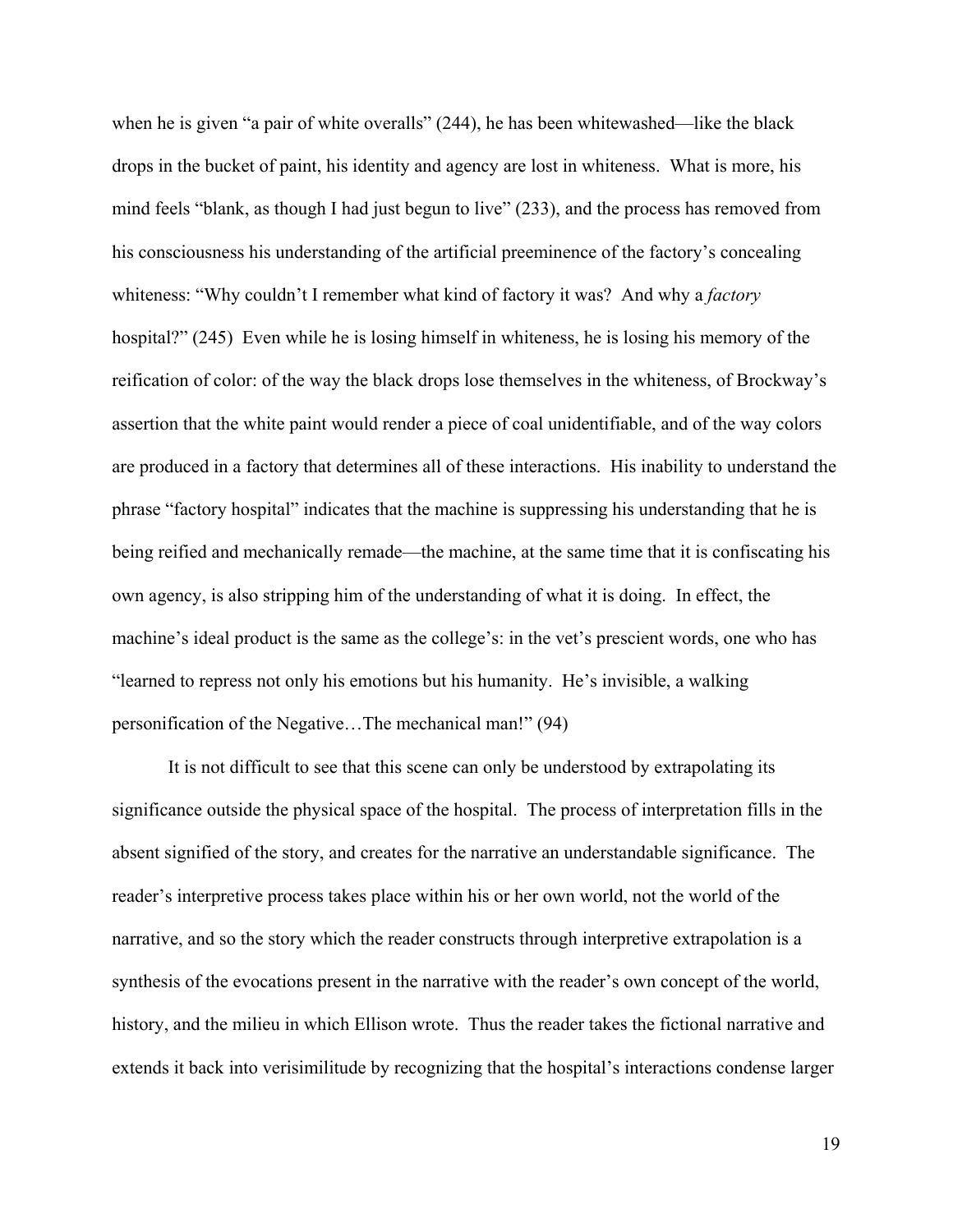social dynamics. The story, therefore, is absent and verisimilar, while the narrative is present and unreal. $3$  Most importantly, the disjunction between this story and the narrative is complete. By constructing a narrative that does not follow the constraints of verisimilitude, Ellison takes full advantage of the story's absence, leaving the resolution of the narrative's significance to the reader.

Nearly the same argument is advanced by J. Hillis Miller when he observes, in a move similar to Derrida's elucidation of the absence of the referent, that "there is in no region of narrative or of its analysis a literal ground—in history, consciousness, society, the physical world, or whatever—for which the other regions are figures" (Miller 23-4). Narrative always operates through referentiality, but the referent is nowhere to be found—it must be constructed in the act of interpretation. Hence: "Storytelling, usually thought of as the putting into language of someone's experience of life, is in its writing or reading a hiatus in that experience. Narrative is the allegorizing along a temporal line of this perpetual displacement from immediacy" (Miller 21). Narrative is not a fixed signifier in language with a firm relationship to a real (non-fictional) signified, but is in fact a hiatus from real sequence, a space of its own that occupies its own space in time, from whose surface real events are displaced. Non-fictional events must still bear on the reader's understanding of fiction, but they only interact intertextually with the narrative in the reader's interpretation—as, for example, the reader recognizes in Ellison's novel the historical institution of slavery, the neighborhood of Harlem, and the relationship between North and South.

The material spaces construct the physical environment through which the protagonist's reification is narrated. Their physicality underscores both the incontestable machination through

 $\overline{a}$ 

<sup>&</sup>lt;sup>3</sup> This syntax, though not the concept, is consciously indebted to Roland Barthes, "Myth Today" in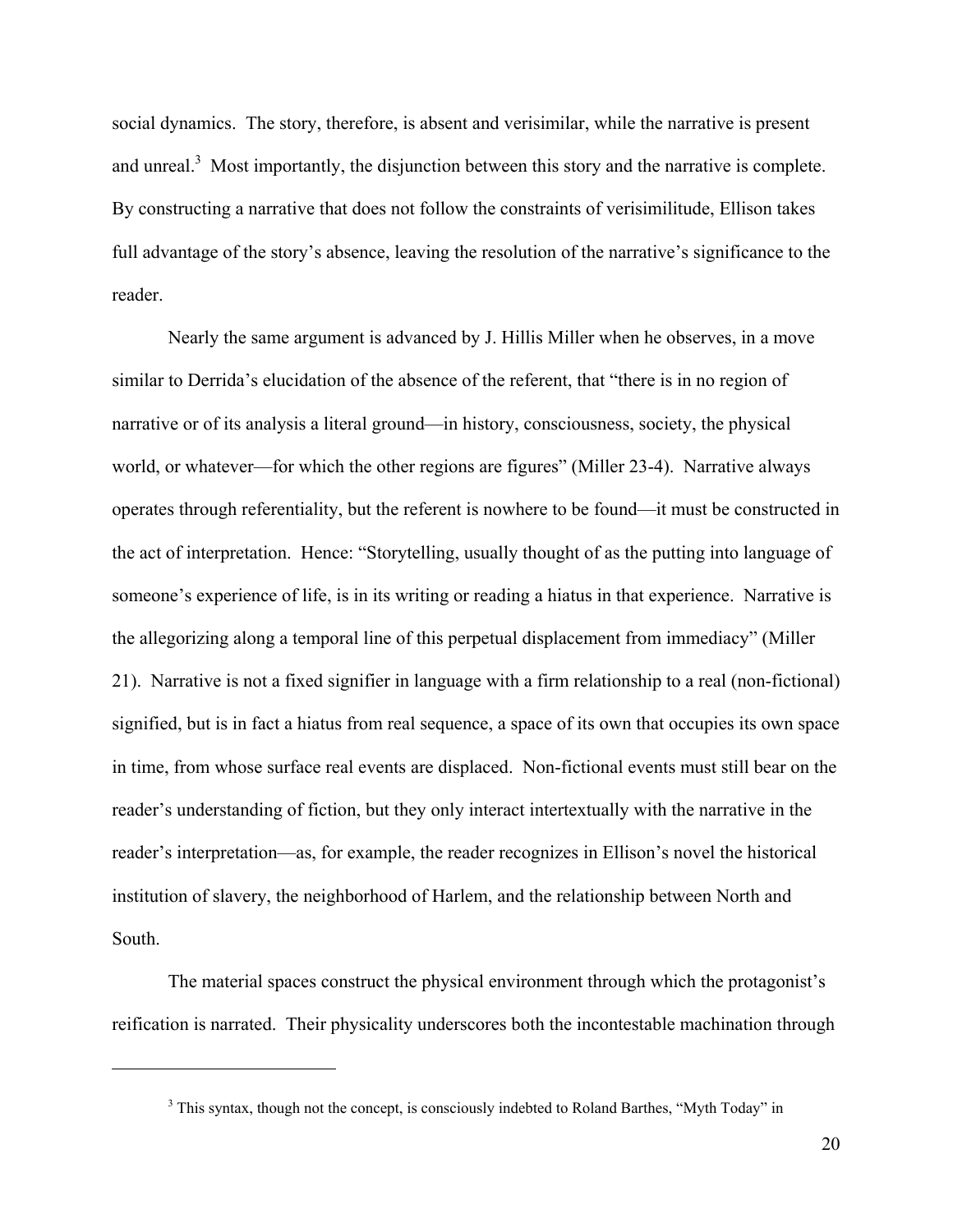which the narrator finds himself carried, and the ways in which the narrator's world attempts to reduce him to a thing. The physical spaces condense sets of social interactions, thereby narrating them with much more powerful and sweeping effects than if they were given only as a few specific examples. The essential problem the narrator encounters in these spaces is that of agency: if he is confined in a machine that manipulates both his body and his consciousness, where can he find room to act as an individual? Each time he tries to define himself with regard to his place in the world, he finds that the world does not see him—where, then, is the *I am* that finally asserts, "I am an invisible man" (3) and "I am nobody but myself" (15)?

The answer lies in the narrator's ability first to uncover that self whose identity is not contingent on his place in the world. He is then able to seize the physical things into which he is reified and turn them back on themselves. He obtains a series of small objects, each of which is a material token of some part of his experience, and most of which are physical instances of Lukácsean reification. These tokens collect in a vortex of things that constitutes the material condensation both of his personal experience and of the humiliations that society inflicts on him.<sup>4</sup> In the narrator's continual process of observation and cognitive synthesis, these things are pulled from the world around him into a collection, centered on his briefcase, that he carries wherever he goes. In addition to being the physical collection of his experience, they are also the physical tools which he uses to strike back against his reification. In many cases, it is a lucid

 $\overline{a}$ 

Mythologies (New York: Hill and Wang, 1972) 123-4.

<sup>&</sup>lt;sup>4</sup> The term *vortex* I borrow loosely from Ezra Pound and the Vorticists to denote a concentrated locus of signification, reaching its arms in many directions, and, in the case of Invisible Man, drawing into its center various elements of its surroundings. To borrow Pound's words on the poetic image, the narrator's collection is a "VORTEX, from which, and through which, and into which, ideas are constantly rushing" (Materer 20). The term is also apropos in its connection to Pound's reading of Plotinus: Timothy Materer writes that Pound's poem "Plotinus" "draws on Plotinus's description of the soul's inherently circular motion 'about the source of its own existence'" (Materer 15). Whether or not we can say that the vortex is the narrator's soul ("I don't know if Tod Clifton had a soul," he tells the audience at Clifton's funeral; "I don't know if *you* have a soul" [IM 458-9]), ultimately it becomes his essence, the crystallization of his experience and the core of his self-identity.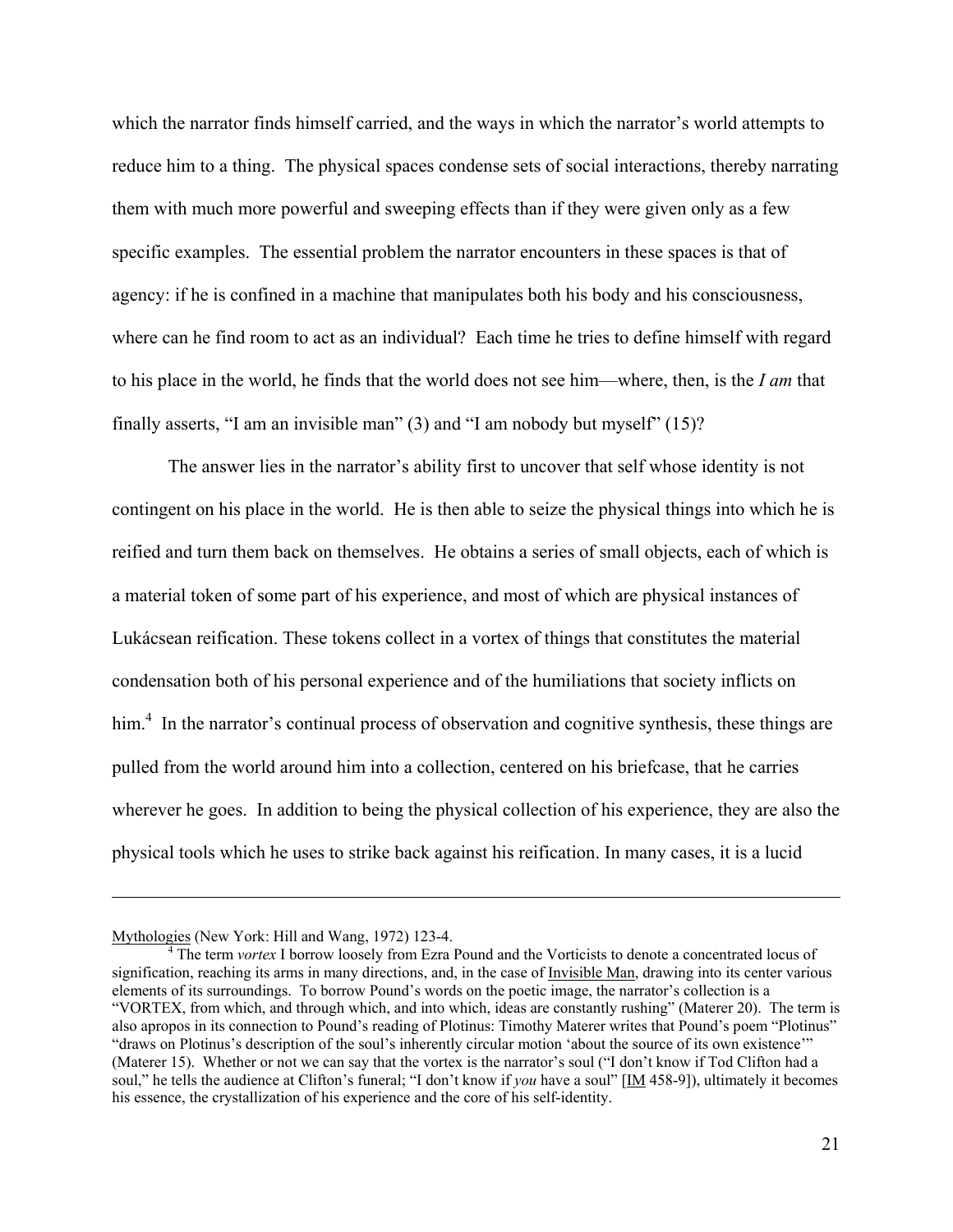vision of a thing's significance—and hence of the human relationship contained within the thing—that allows him to grasp the thing and use it to his advantage. The vortex thus materializes his power of understanding along with the experience and self-assertion which his understanding permits.

The narrator's reversal of the things' significance is an act of  $Signifying)$ , to use the term as explicated by Henry Louis Gates. In his chapter "The Signifying Monkey and the Language of Signifyin(g)," Gates describes the practice of Signifyin(g) as a multifaceted rhetorical method of self-assertion through clever wordplay. One Signifyin(g) act is to use an existing figure to assert oneself over and above its established meaning, as "Who is buried in Grant's tomb?"— "Your mama" (Gates 66), or as in many renditions of jazz standards that display the musician's ability more than they pay homage to the original composition. Gates explains how the use of the word "signify" itself is an instance of Signifyin(g), in which a word in mainstream white usage has been voided of its significance and (re)filled with a new one:

> It is not sufficient merely to reveal that black people colonized a white sign…Black people vacated this signifier, then—incredibly—substituted as its concept a signified that stands for the system of rhetorical strategies peculiar to their own vernacular tradition…By an act of will, some historically nameless community of remarkably self-conscious speakers of English defined their ontological status as one of profound difference vis-à-vis the rest of society. (Gates 47)

Gates describes how this new sign, "Signification," exists on an axis *perpendicular* to the conventional use of the word, intersecting only at the point of the linguistic signifier; it puns, revises, and negates the meaning of the existing sign. The weight of the signifier has been reversed, and with it the white majority's hold on the English language.

Kimberly W. Benston presents a related theory of "the topos of (un)naming in Afro-American literature," in his essay of that title. Citing such renamed figures as Malcolm X and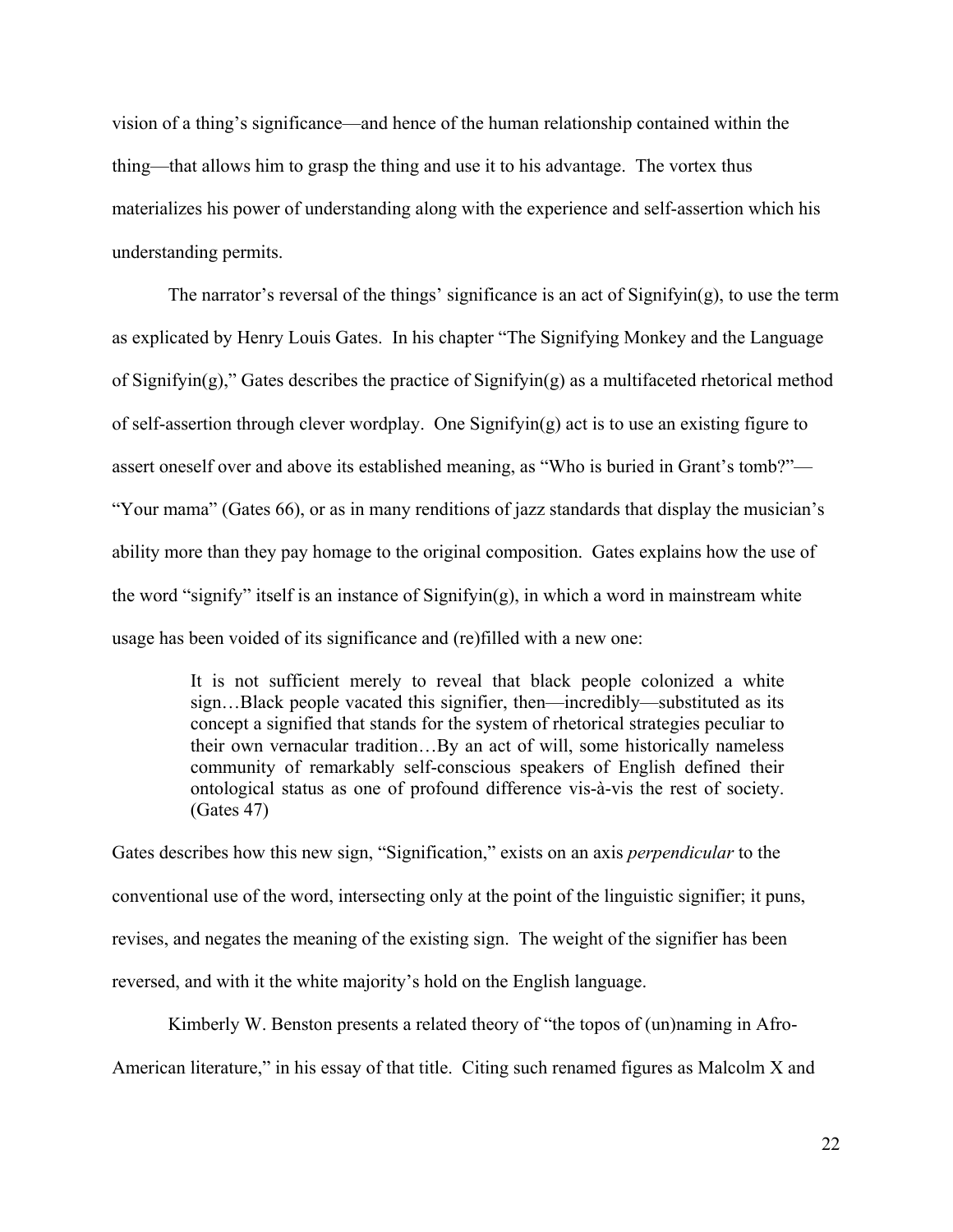Muhammad Ali, Benston explains renaming oneself as releasing history's grasp—for the African-American, the old and lingering binds of slavery and the imposed names of masters—on one's present being, and reasserting one's own independent self: "For the Afro-American, then, self-creation and reformation of a fragmented familial past are endlessly interwoven: naming is inevitably genealogical revisionism" (Benston, "I Yam" 152). Renaming oneself voids the historically-imposed mark of its significance and Signifies on it, asserting the self over and above coercive ties to the past. Forcible un-naming from without, on the other hand, as by "the brand of 'nigger,'" (Benston, "I Yam" 156) is a violent act of reification—flattening an individual to a signifier and a category—and of the removal of human worth and identity. "'Nigger' is a mechanism of control by contraction," writes Benston; "it subsumes the complexities of human experience into a tractable sign while manifesting an essential inability to *see* (to grasp, to apprehend) the signified" (Benston, "I Yam" 157). To rename oneself is to seize hold of the names produced by others' refusal to see one's being, and to assert the power that that being has of itself and over itself.

In the same way, when the narrator seizes hold of the bank cast in the image of a grinning black minstrel and smashes it, he seizes an image into which he is reified, perceives its significance clearly enough to be outraged, and turns the image against itself. Each of the things in the vortex is a similar materialization of a way in which society reifies him; by the end of the novel, he understands the significance of each of these things, and is able to Signify on each of them—in one way or another, to use each one against itself and to his own advantage.

The vortex begins with and centers on the briefcase. From its presentation to the narrator, the briefcase is imbued, in excess of its material being, with tangible significance: its apparent weight transcends its physicality and is pregnant at once with optimism and foreboding.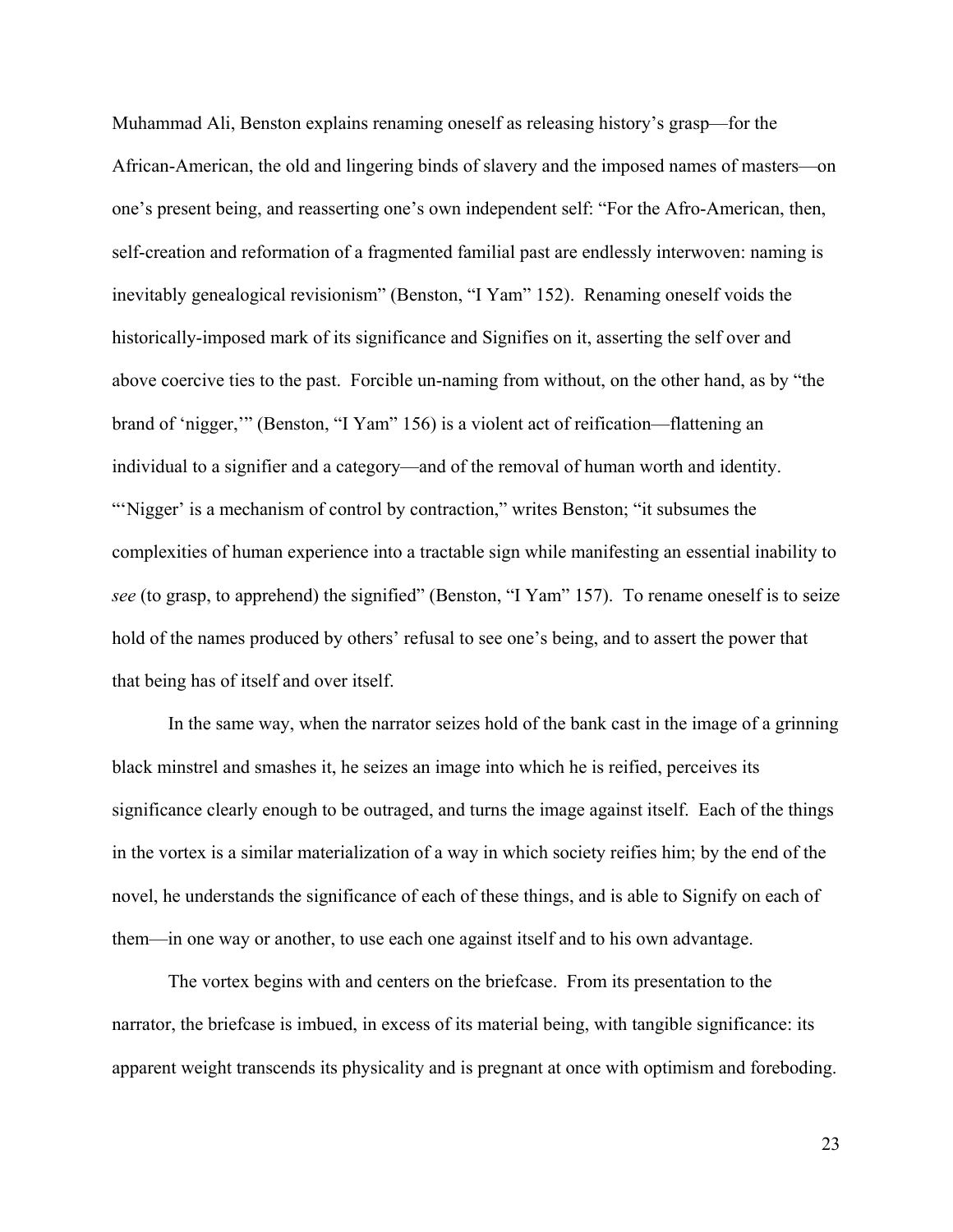The entire scene of the smoker is made unreal by the men's exaggerated reactions, by their sadistic merriment during the cruel battle royal, and finally by the sharp incongruity between their treatment of the boys during the battle royal and their behavior after the speech which the narrator perceives to be exaggerated politeness. The scene's disjunction is exemplified by the "rope of bloody saliva...drooled upon the leather"  $(IM 32)$ : the narrator believes the gift of the briefcase to be a gesture of genuine encouragement when it is in fact the token of a brutal reification; its fine leather contrasts sharply with the blood drawn as the men treat the boys like circus animals. More importantly, the briefcase already holds great significance for the narrator, because in it are condensed his potential for education and his hopeful ambition, and the dignity and respectability he imagines his place in society will afford. Its polished leather thus materializes a portion of his consciousness. The briefcase is the material locus of the hopes with which he starts out, into which his individual experiences and humiliations will be placed. At the same time, it is the physical impetus that keeps the reified narrator moving—like the coins on the rug, it is the nickel dropped in the nickelodeon. As the narrator begins to understand his position in the world, and makes the briefcase the locus of his knowledge and retaliation, this act of reversing its significance will be his first act of Signifyin(g) against the system.

When the narrator gets to New York, he still believes the briefcase to be emblematic of the good treatment he will receive from the world according to his merit. Newly arrived, he observes in the street, "Many of the men gripped dispatch cases and brief cases and I gripped mine with a sense of importance" (164). He holds to it now because he feels that possessing it allows him to participate in the world of important people; that there are people like Bledsoe and Norton who run the world and carry briefcases, and that eventually, if he works hard enough, he will become one of them. At this point his hopes constitute his self-identity—his concept of self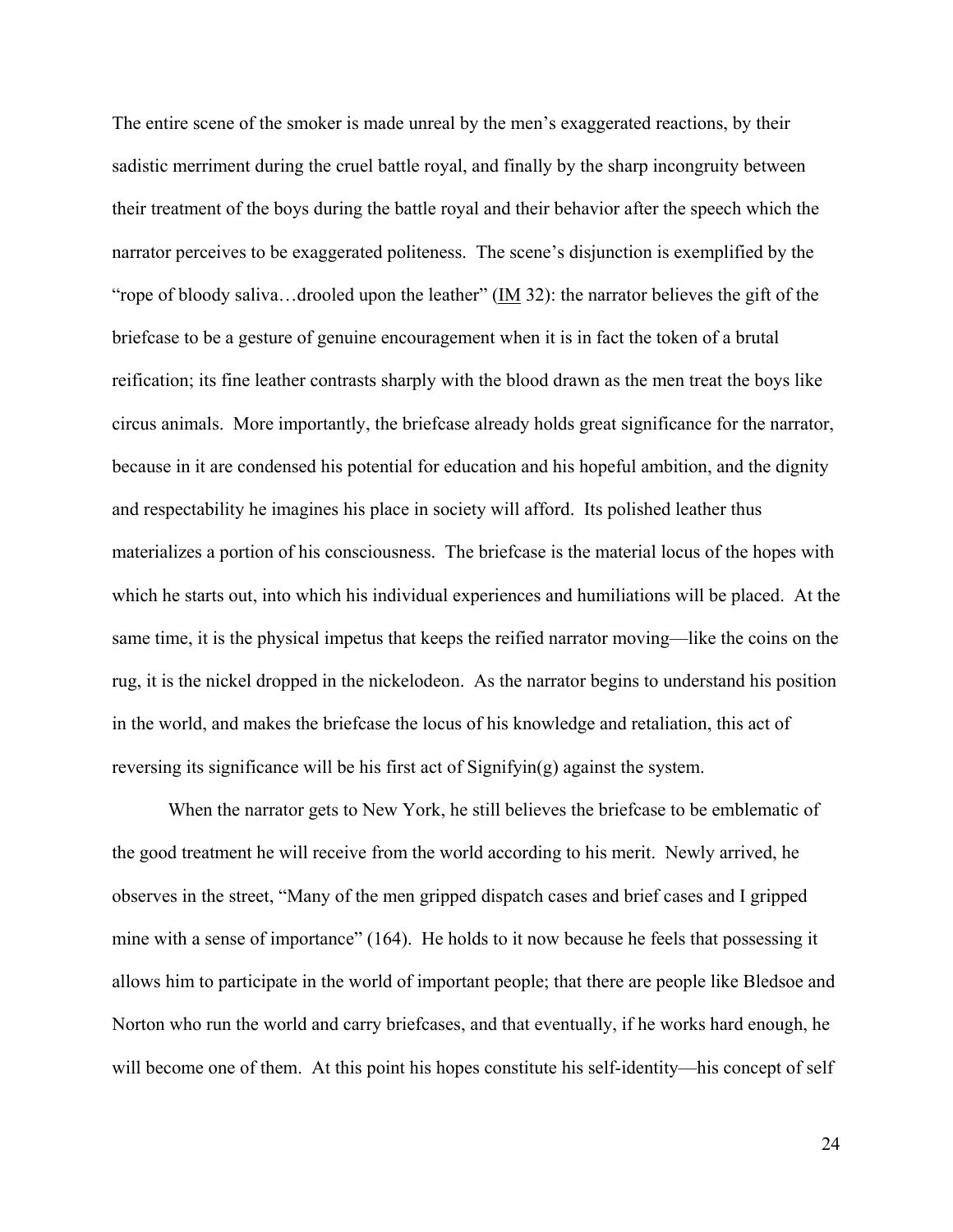and of his position in the world—and therefore his self-identity, and the importance of the briefcase, reside outside himself. He has renounced his rural Southern heritage, believing that he can rise above it, and now defines himself in terms of the success that his intelligence and education will bring him. At the same time, the briefcase is evidence of his reification because it is a material thing by which he may be manipulated, and is, therefore, the conveyor that sends him into the machine. It is the scholarship that actually leads him into the first stage of the mechanical process, and the hopes embodied in the briefcase that cause him to accept the scholarship with optimism. Like the pouches strapped to the wrists of the black messengers moving through the streets of New York, the briefcase is the leather handcuff that leads the narrator through the machine, and ensures that he stays in his place.

Yet, even when he has come to an understanding of the way he has been manipulated, the narrator remains just as attached to the briefcase. Near the end, when he is shot during the riot in Harlem, he says as he begins to stand up:

> I wiped my face, my head ringing. Something was missing. "Here, buddy, this yours?" It was my brief case, extended to me by its handles. I seized it with sudden panic, as though something infinitely precious had almost been lost to me.  $(536-7)$

By this point, the briefcase cannot still be precious because it was a gift from the school superintendent, because it contained a scholarship, or because it makes him feel respectable. It must be important to him because of something else, something rooted in his own possession of the case and not in what it says about someone else's esteem of him.

This shift in the briefcase's significance is underscored as he clings tenaciously to the briefcase in the total disorder of the riot. Getting up, he sees a man in the street who has been shot dead, and, realizing the interchangeability between the man, Clifton, and himself, he feels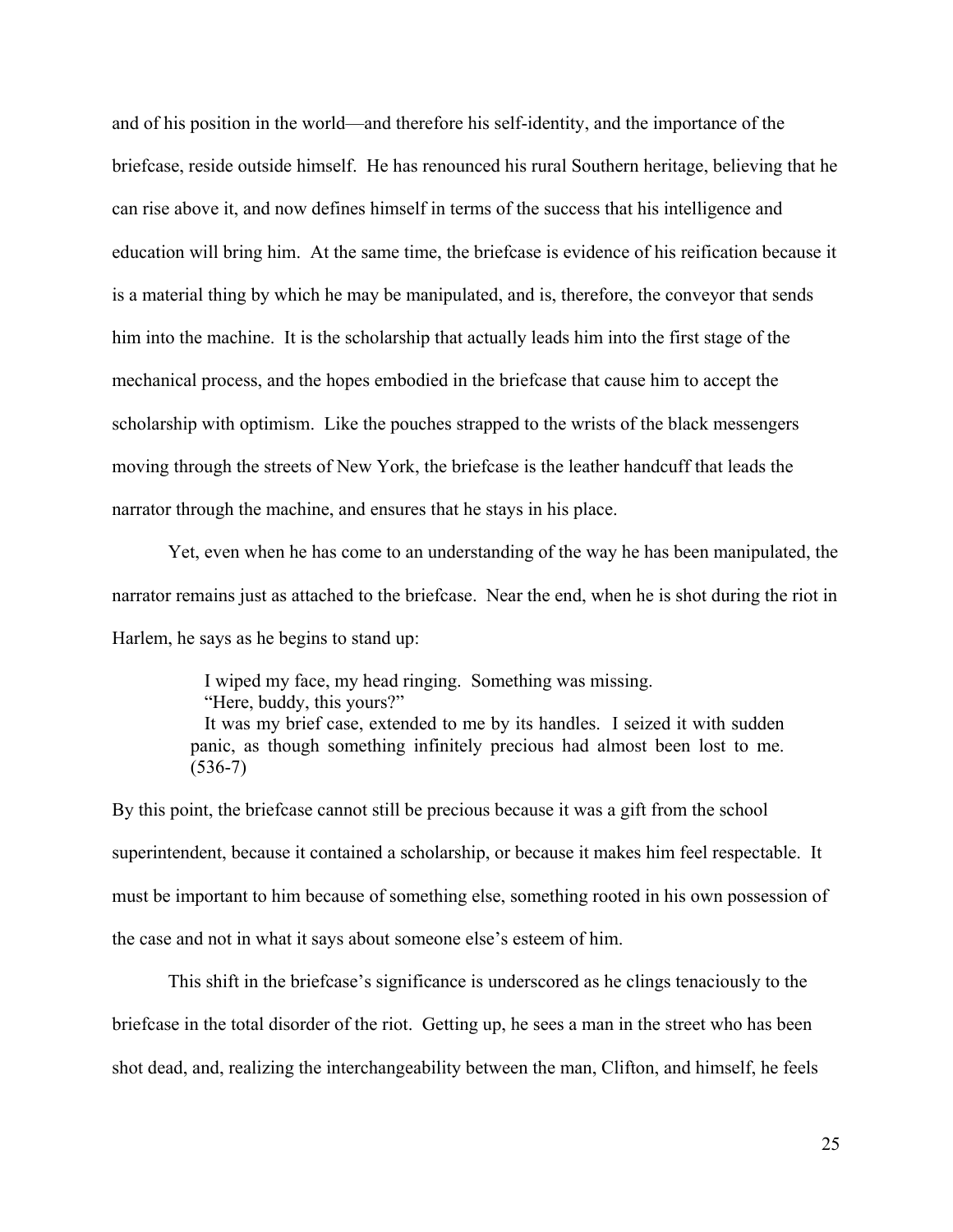the nauseating vertigo of total disillusionment with his own place in the world: "I realized suddenly that it might have been me huddled there, feeling too that I had seen him there before, in the bright light of noon, long ago…how long? Knew his name, I thought, and suddenly my knees flowed forward" (537). Yet, even as he crumples to the ground (as Clifton crumpled), he still holds to the case, the "fist that gripped the brief case bruising against the street" (537). Soon afterward, in the burning tenement as he dashes down the stairs, he says, "I moved, feeling something slip and was halfway down the next flight before realizing that my brief case was gone. For a second I hesitated, but I'd had it too long to leave it now" (548). To go back for it means to risk his life, but it is too essential a part of him for him to let go of it. When he picks it up and finds "an oily footstep" in the leather, his attitude towards it is still clearly protective: "The oil won't come off easily, I thought with a pang" (548).

This protection of the briefcase would be irrational if the case were not a vital extension of the narrator's being. The final explanation of its importance lies in the centrality of his experience to his self-identity. Experience allows him to see his reification in the world, and to revert back to that kernel of self that is detached from any investment in his social standing. As the grandfather is, in Ellison's own words, "a weak man who knows the nature of his oppressor's weakness" (Ellison, Shadow and Act, 56), the narrator gains, in his understanding, the power to recognize the significance of the things that reify him, and thus to use them against the machine. Each of the things in the briefcase is a piece of a particular experience or sentiment that is essential to his understanding of himself and of the world: the high school diploma, scholarship document, Brotherhood name, anonymous letter, shattered bank, Sambo doll, leg chain, and green glasses. These various things may be classified generally as deceptions, humiliations, and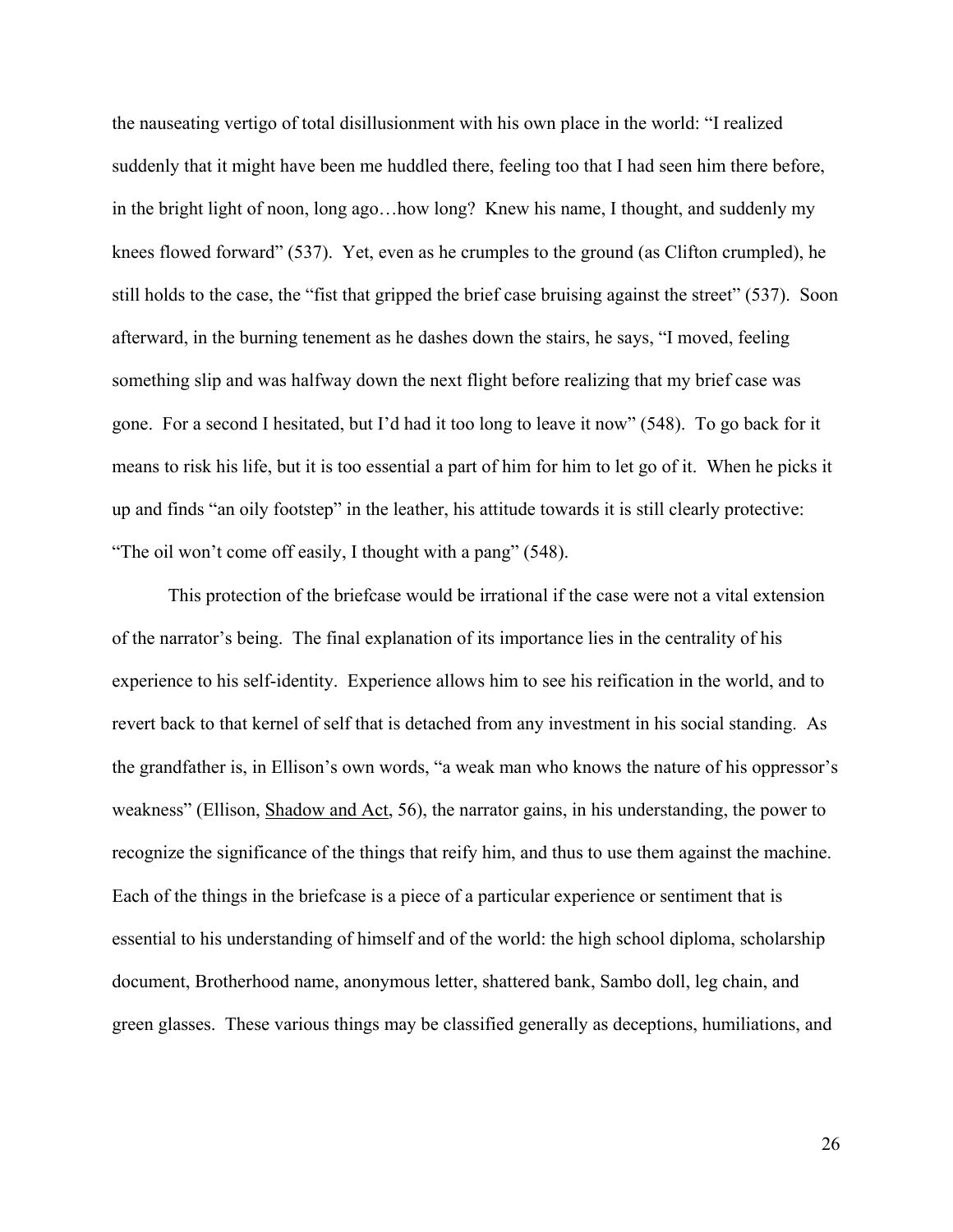ripostes. More importantly, each one is a physical fragment of his reification in the eyes of those around him, and by the end of the novel, he learns to use each one to his advantage.

The scholarship and high-school diploma are the two items representative of deceptions early in the narrator's life, and are two early nickels in the nickelodeon. Neither is described in any detail; of the diploma we know only that it comes out of the briefcase at the end of the novel. The scholarship is described simply as "an official-looking document" ( $\underline{IM}$  32). The document in the narrator's dream, however, is a dream-image of the scholarship document, and is "an engraved document containing a short message in letters of gold," delivered in "an official envelope stamped with the state seal" (33). Both the scholarship and the diploma are official government-issue documents that purport to be highly beneficial to the narrator's progress, and seem to give the narrator academic credibility that ultimately proves useless to him. They are credentials that the narrator takes to be genuine, but his credulity only contributes to their actual purpose: in the dream document's words, to "Keep This Nigger-Boy Running" (33).

The Brotherhood name and the anonymous letter are similar items from the second half of the novel. Both are physical tools Jack uses to manipulate the reified narrator, and, again, are the nickels that keep the narrator moving according to Jack's predetermined agenda. The party at the Chthonian, where Emma gives the narrator the name, is rife with strong overtones of reification. When Jack introduces the narrator to Emma, her penetrating gaze seems to allow that the narrator is only barely more than a commodity:

> It was not the harsh uninterested-in-you-as-a-human-being stare that I'd known in the South, the kind that swept over a black man as though he were a horse or an insect; it was something more, a direct, what-type-of-mere-man-have-wehere kind of look that seemed to go beneath my skin. (302)

As soon as Emma thinks she is out of earshot, she reveals what she is thinking as she stares at him: "But don't you think he should be a little blacker?" (303) Though she may not be fully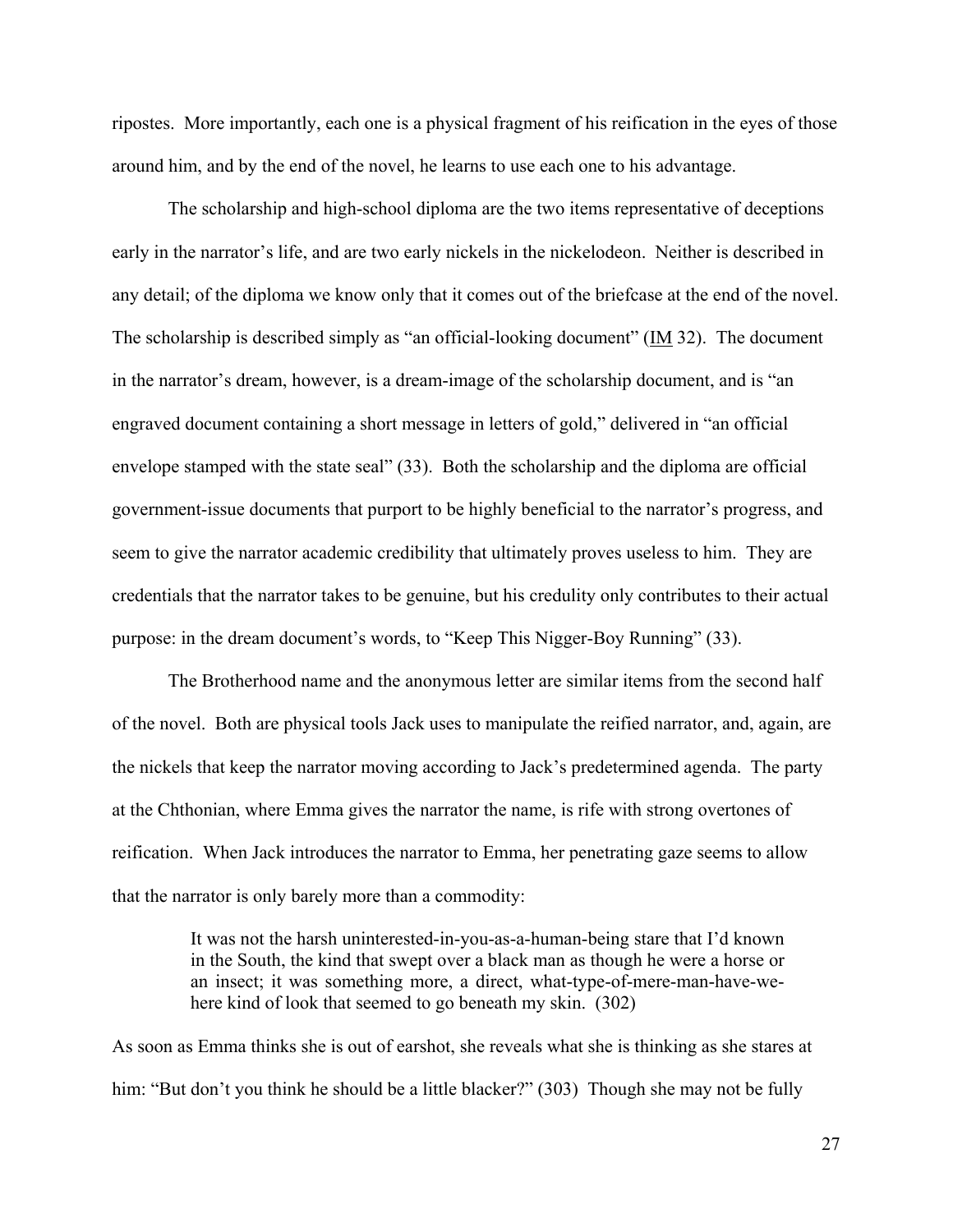uninterested in the narrator as a human being, she is only interested in him insofar as he can play a predetermined role in the Brotherhood. Jack's retort, "We're not interested in his looks but in his voice" (303), purports to be more sensitively concerned with the narrator's humanity, but still reduces him to the attributes that may prove useful to Jack's own agenda. The narrator clearly articulates this reification: "Maybe she wants to see me sweat coal tar, ink, shoe polish, graphite. What was I, a man or a natural resource?" (303) When Jack has Emma give the narrator his new name written on a slip of paper, he accomplishes a change in the narrator's identity through the exchange of a physical token, as if the narrator were a thing identifiable only by the label pasted on it. Furthermore, by giving the narrator the envelope and telling him, "*This* is your new identity" (309, my emphasis), Jack exchanges the narrator's identity for a slip of paper, assuming that he can write what he will on the narrator and shuttle him around as if he were an envelope. Finally, when Jack, asked where he found the narrator, tells Emma, "The people always throw up their leaders, you know," Emma responds in words that apparently Jack has spoken some other time: "'*Throw* them up,' she said. 'Nonsense, they chew them up and spit them out. Their leaders are made, not born. Then they're destroyed. You've always said that'" (302). Jack obviously sees a leader as something to be made, as the school manufactures its students and as the factory hospital remanufactures the narrator. The narrator is raw material to be run through this assembly line, and a tool to be used.

The anonymous letter is another physical tool by which Jack manipulates the narrator. Purporting to be from a black "friend" ("remember that you are one of *us*," it says), the letter advises the narrator to "take a friendly advice and go easy so that you can keep on helping the colored people," and that "if you get too big *they* will cut you down" (383). At the end of the novel, the narrator notices that it, like the name, is in Jack's handwriting. Jack is obviously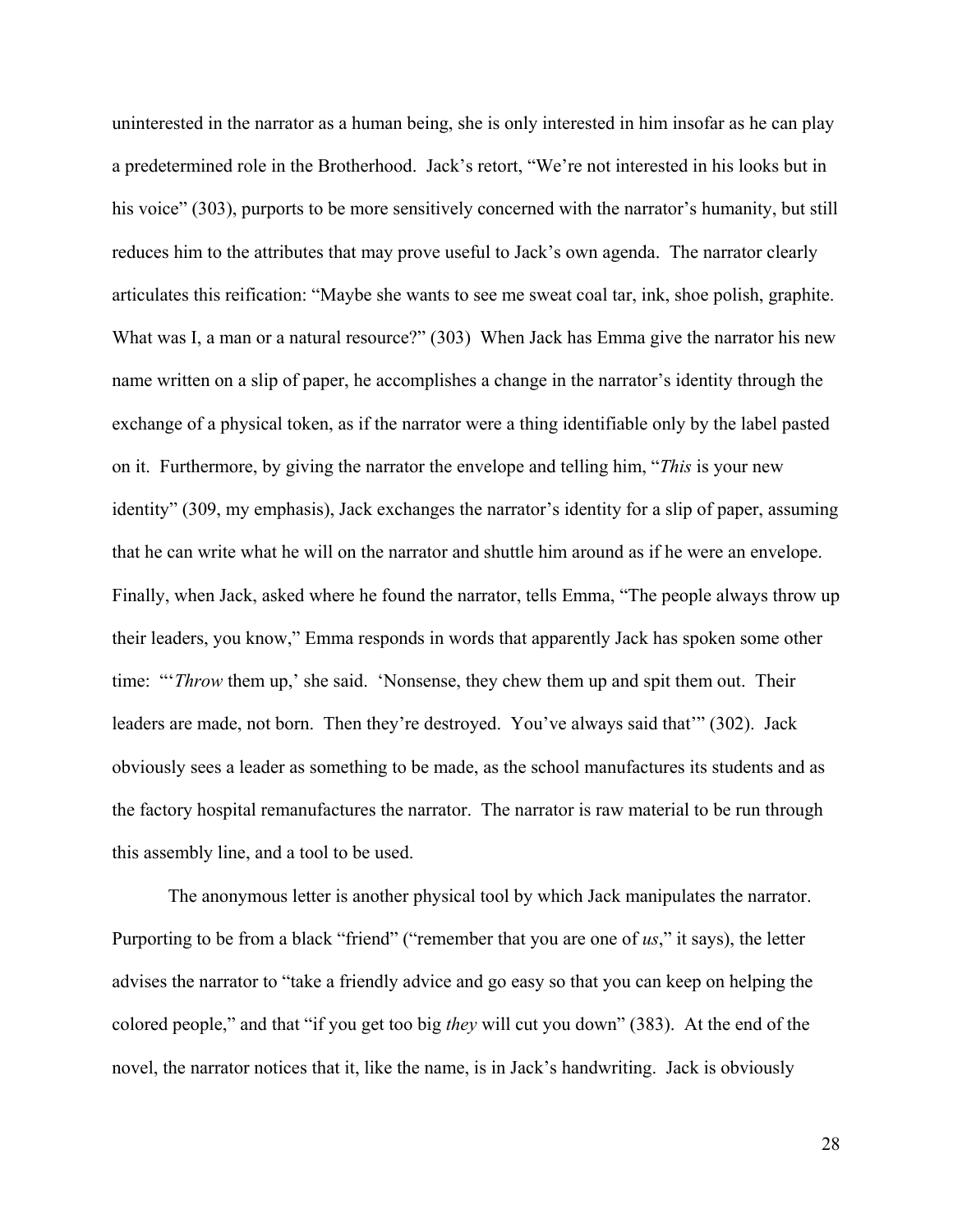trying to keep reins on the narrator's status as a leader; in the same way that he hires the narrator to speak in Harlem but then moves him away when he decides to, Jack sends him the letter to make sure he does not gain too much force independent of the committee's plan. Jack sees race as a card he can play when it is in the Brotherhood's interest, and can withdraw when it is not. The narrator, in the same way, he views as a strategic tool that he can use however he sees fit.

At the end of the novel, when the narrator falls into a dark coal bin and finds he must burn the papers in order to see, his understanding that the papers are reifications and not credentials gives him the freedom to use them to his advantage. Because these tools of reification are material, he is able to destroy them in order to serve his own interests. He would not be able to do so, however, if it were not for his understanding that the papers do not possess the importance or legitimacy they purport to possess. The diploma and the scholarship, for example, appear to be documents that should earn him respect, and if they were important as credentials he most likely would not burn them. By the end of the novel, however, he has realized that they do not bring him respect, and so they are worth more to him when he uses them for his own purposes.

The broken bank and the Sambo doll are two humiliating images into which the narrator sees himself reified as entertainment. Like the papers, the narrator destroys both of them, the latter by burning and the former by smashing. The bank depicts "a very black, red-lipped and wide-mouthed Negro" (319), a brutally stereotyped image that immediately enrages the narrator. A stereotype is itself a reification; to stereotype is to flatten the other into a generalized image according to one's own preconceived categories. It is also to mass-produce mechanically: stereotype printing uses a cast plate rather than movable type, expecting many copies to be made. The bank thus reduces the narrator (and many like him) to a mass-produced image, and an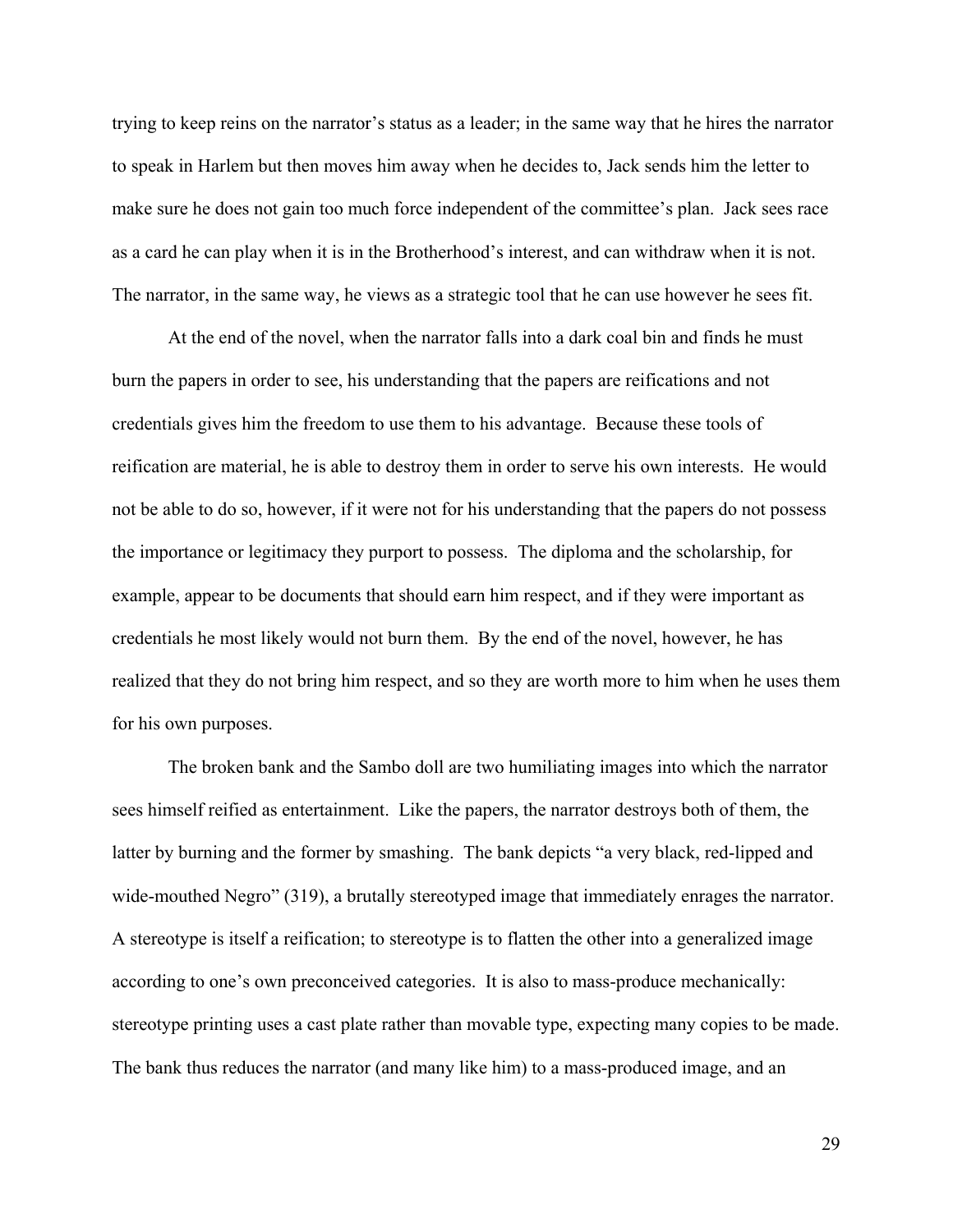especially humiliating one at that. The narrator himself is obliquely conflated with the stereotyped bank by the fact that his "head was splitting" (319) just before he splits the bank's head. Even after he has broken the bank, he finds himself unable to get rid of the broken pieces, as the image and the neighbors' suspicion attach themselves to him in a persistent complex of stereotypes: "We keep our place clean and respectable and we don't want you field niggers coming up from the South and ruining things," shouts a woman when he tries to drop the bank into her trash can (328). The bank becomes a token of the narrator's painful understanding of the backward light in which many people still see him. Its physicality, however, gives him recourse against both the bank's own humiliation and that which other people impose on him. First, he is able to pick up the bank, strangle it and smash it. Then, as he tries to get rid of it, it becomes a focal point of his reaction against such humiliation: "Next time I'd throw it into the street," he concludes (329).

Clifton's Sambo dolls are similar images of humiliation. Each is "a grinning doll of orange-and-black tissue paper," dancing "in a loose-jointed, shoulder-shaking, infuriatingly sensuous motion…with the fierce defiance of someone performing a degrading act in public" (431). The dolls are reifications similar to the bank, just as humiliating and even more blatant. Clifton sells them explicitly as entertainment, without regard to their unscrupulous and condescending misrepresentation of human beings. Again, the narrator is immediately angered, at the image itself and at Clifton for peddling it; to participate in such reification, particularly as a business venture, seems inexcusable. And again, because the doll is material, the narrator can take physical action against it as his anger manifests itself as phlegm welling in his throat: "There was a flash of whiteness and a splatter like heavy rain striking a newspaper and I saw the doll go over backwards, wilting into a dripping rag of frilled tissue" (433). Then, after Clifton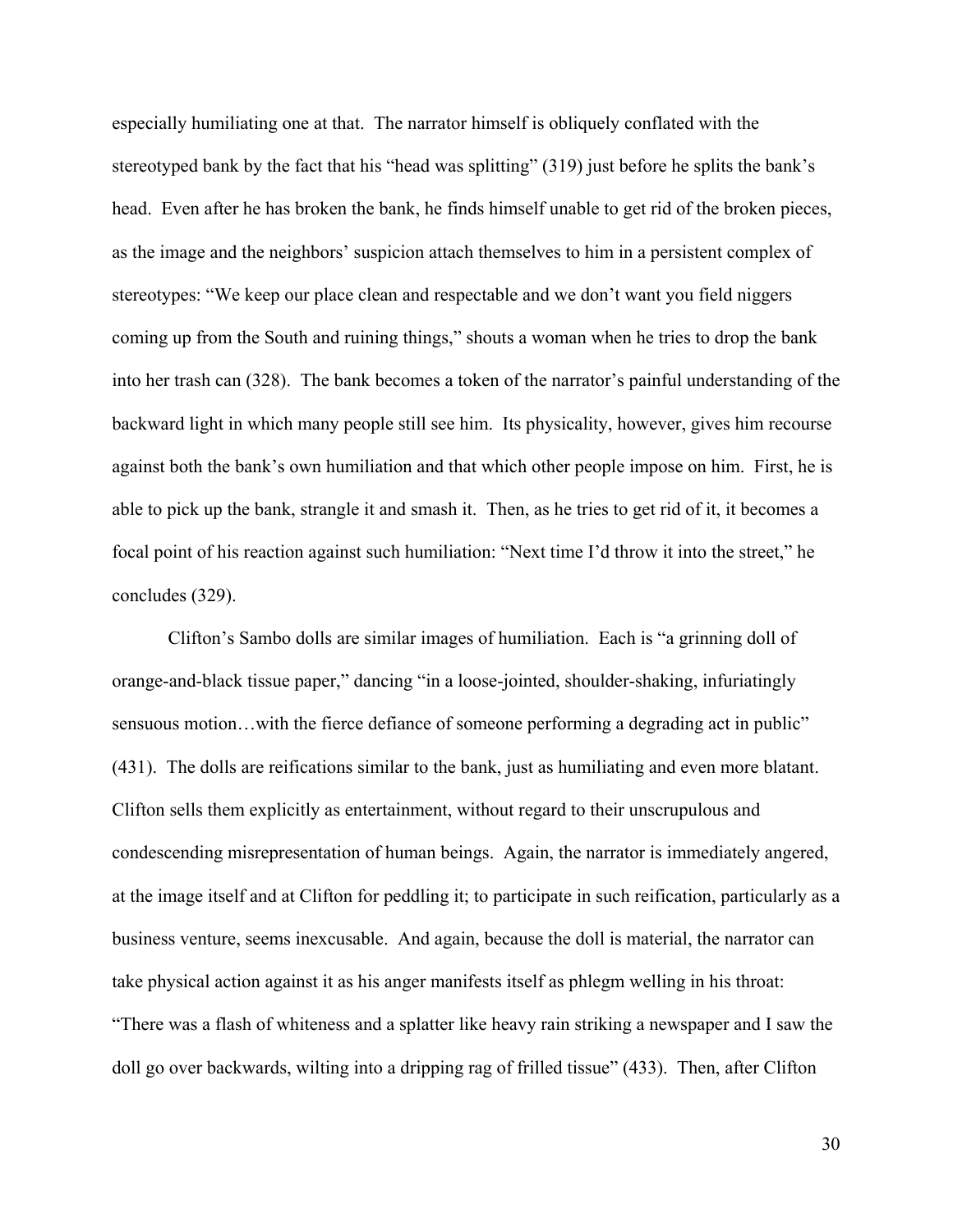hurries the crowd around the corner in avoidance of the police, he stops himself before he steps on the doll, and "reached down instead, picking it up and walking off in the same motion" (434). Though destruction is a powerful ability, possession is even greater, and Sambo fits easily in the narrator's pocket. This, then, is an inherent weakness of reification: the reduction of humans to things cannot last, because things are helpless against possession and destruction.

Finally, Tarp's leg chain and the green glasses are two different means of Signifyin(g) against the machine. Of the chain link, George E. Kent writes, "Symbolically, it is a bitter link in the chain of black tradition, meant to serve as a reminder of roots and inescapable contours in the profile of black reality" (Kent in Benston, Speaking for You 101). Like the papers from Jack, the link is a physical remnant of the tools used to reify Brother Tarp, and perhaps the narrator had he been in Tarp's place. Like the bank and the doll, the link forces the narrator to confront some of the cruelest of realities regarding his and Tarp's position in the social order. And as he does with the bank and doll, he is able to take the link in hand and use it to strike back: "Finding no words to ask him more about it, I slipped the link over my knuckles and struck it sharply against the desk." Brother Tarp's reaction underscores the significance of the act: "Now there's a way I never thought of using it…It's pretty good. It's pretty good" (389). Understanding of ball-and-chain reality is powerful in its own right, but the chain link promises to serve as a weapon as well. When Tarp tells the narrator it has "a heap of signifying wrapped up in it" (388), he means a heap of *significance*, but also a heap of *signifyin*'—of self-assertion against oppression, and of turning a symbol of oppression around into a symbol of combat. It signifies "two words, *yes* and *no*," Tarp says (388)—taking hold of the physical forces that say *no* and using them to speak one's own *yes*.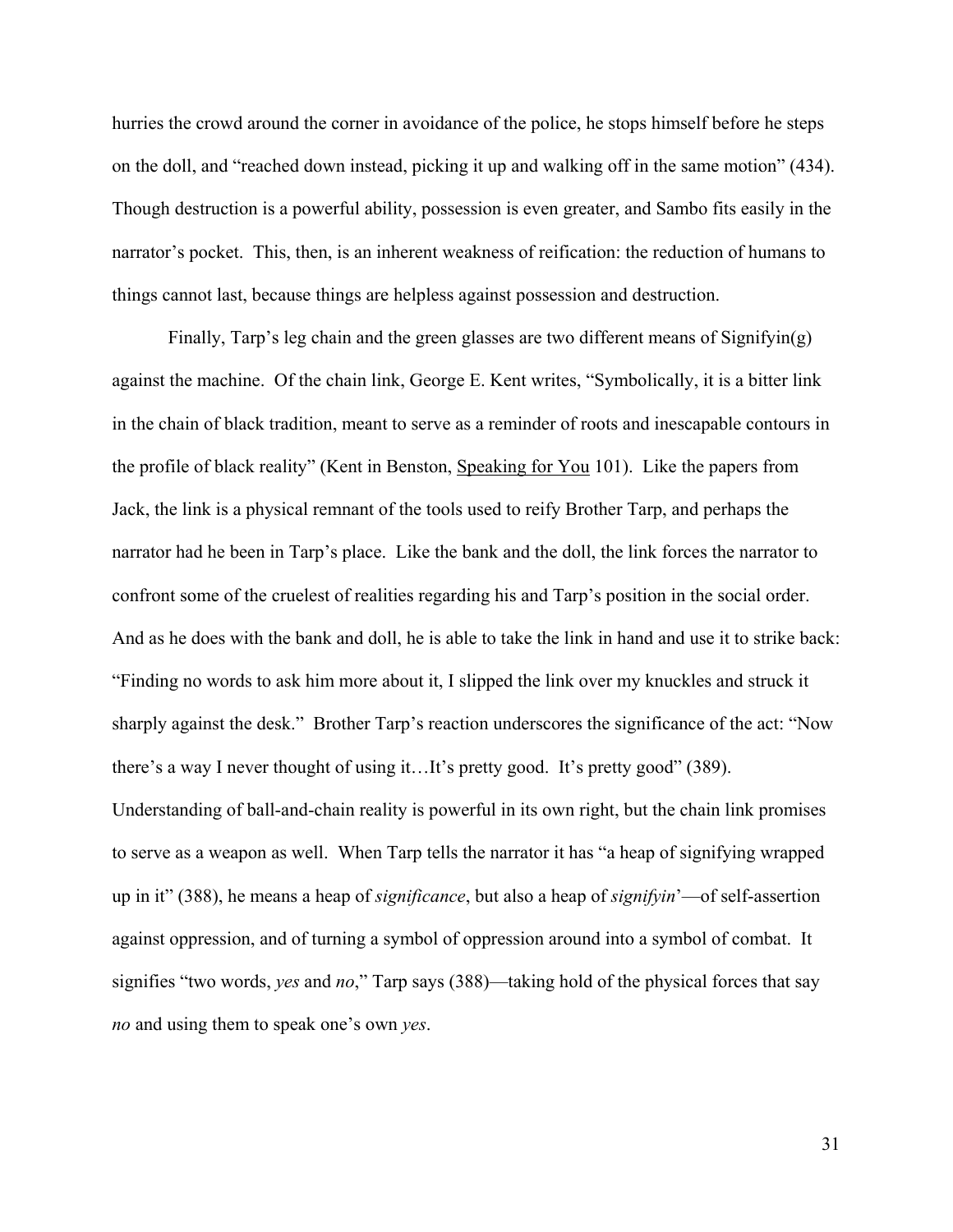The dark glasses, on the other hand, are a means not of violently combating the machine but of manipulating it from below. When he slips on the glasses and hat, the narrator has come to an understanding of the way in which the world reifies him according to his appearance. Onlookers identify him not as an individual but as a set of supposedly recognizable characteristics that they rationalize according to a preconceived system; and therefore the glasses and hat cause him to be dropped immediately into a stereotyped category. He realizes that as a result there is nothing preventing him from moving in and out of the onlookers' categories at will: like Rhinehart, he can define the grounds on which he interacts with the world simply by choosing to present one of an array of outward characteristics. Like the boy in Gates' example who gets a piece of cake by telling his mother that his brother needs a piece of cake, the narrator Signifies on his onlookers by carefully controlling his outward persona in such a way as to manipulate their conception of him. He has taken advantage of his reified state, and from it has gained control over his position in the world.

By the end of the novel, this collection of things constitutes an arsenal of material manifestations of the narrator's power to define himself against his society's reifying machinery. Each of the things threatens to collapse his being into a tool to be used for someone else's purposes, but in each case he is able to reverse the tool's grasp on him. His power of understanding is central to each act of  $Signifying)$  and self-assertion; his ability to see the things for what they are shows him the fraudulent nature of their power over him and gives him the resolve to use them for his own purposes. His possession of the glasses, for example, would be meaningless except for his comprehension of Rhinehart's stratagem and his understanding of his own ability to be similarly protean. He would not pocket the Sambo doll if not for his indignant understanding of the humiliation inherent in its image; and he would not burn the diploma if he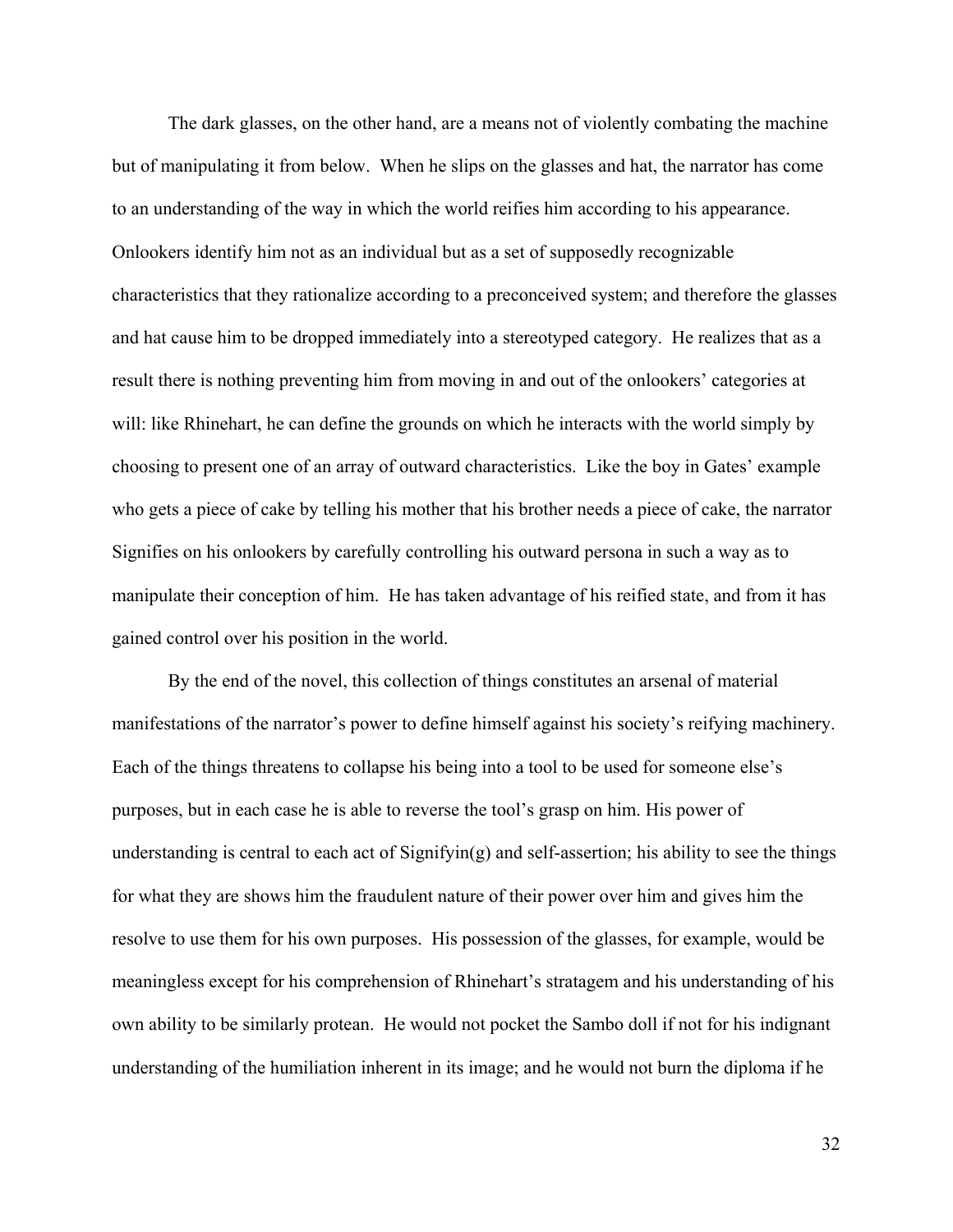still believed it would earn him respect. He is able to see his reifications clearly while his oppressors do not, and therefore he can see his ability to seize them and use them to retaliate.

Ultimately, the things that collect in the vortex constitute the narrator's concrete selfidentity. After he has spent most of the novel trying to achieve a sense of place in other people's schemes, the vortex collects the things he learns by his own powers of observation and cognition. Late in the novel, leaning on a stone wall and seething against the Brotherhood, he finds in experience his only true self identity and his own most effective weapon:

> I leaned there, aching to humiliate them, to refute them. And now all past humiliations became precious parts of my experience, and for the first time, leaning against that stone wall in the sweltering night, I began to accept my past and, as I accepted it, I felt memories welling up within me. It was as though I'd learned suddenly to look around corners; images of past humiliations flickered through my head and I saw that they were more than separate experiences. *They were me; they defined me. I was my experiences and my experiences were me*, and no blind men, no matter how powerful they became even if they conquered the world, could take that, or could change one single itch, taunt, laugh, cry, scar, ache, rage or pain of it. (507-8, my emphasis)

When the narrator needs a weapon with which to defend himself against humiliation and reification, he returns to his past humiliations for strength. Finally, having tried to define himself as a potential Booker T. Washington, a Brotherhood demagogue, or at least a competent worker, he now sees that he must protect himself from attack rather than investing himself in what others can give him. Therefore, he *is* that which he must protect—he is himself, he is the rage that wells in him against humiliation, he is what he knows. The vortex is the physical manifestation of all of these important elements: the circumstances that humiliate him, the things he knows, and the tools he can use to strike back.

Hence he comes to his most important conclusion: "I am nobody but myself" (15). The hole is the final space of the novel, and materializes the state of solitude and alterity in which the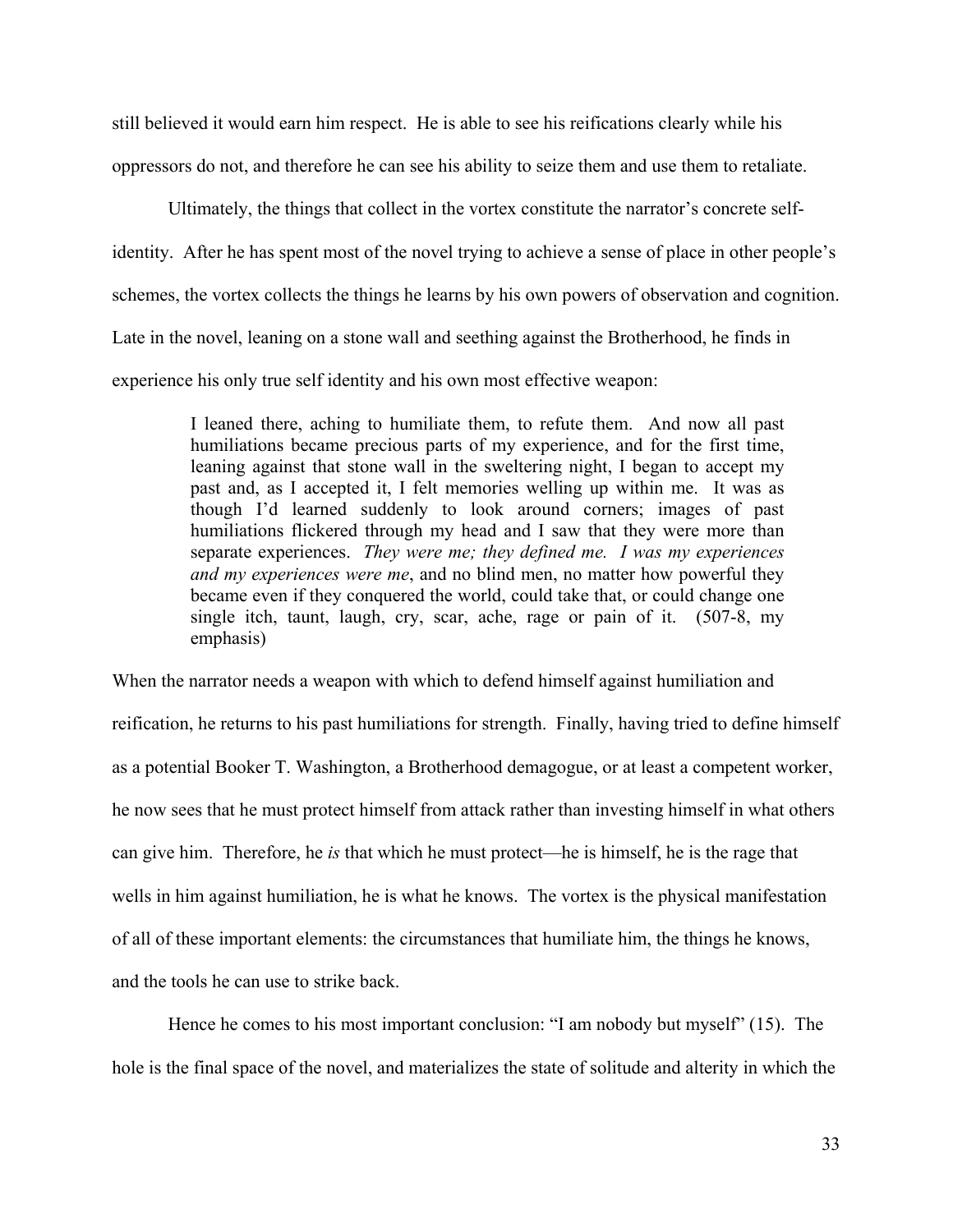narrator ends up. We have never before seen him in a space that was fully his own or that he fully controlled; the college, the factory, and even the apartments in which he lives are always under someone else's control. He finally is able to appropriate the hole as his own space, and correspondingly, he completely detaches his identity from all its previous connections: "And now I realized that I couldn't return to Mary's, or to any part of my old life" (571). Occupying the hole is his final act of Signifyin(g) in the novel. He has learned to take advantage of his invisibility and live in the hole unnoticed, living "rent-free in a building rented strictly to whites" (5-6) and receiving free current from Monopolated Light and Power. Stealing electricity is a way of asserting his ability to act in his own interest. "That is why I fight my battle with Monopolated Light & Power," he says, "The deeper reason, I mean: It allows me to feel my vital aliveness" (7). Having been kept running so long for other people's reasons, the hole is now the space where he can exercise his own agency. "*Monopolated* Light & Power," then, is named ironically because it has no control over him. Thus, the hole is the final space whose significance exceeds its materiality: condensed in it is the narrator's state of being marginal to society ("I don't live in Harlem but in a border area" [5]), his individual will and agency, his power of understanding and his ability to find ways to turn the situation in his favor, and, ultimately, his resolve to reemerge from his hibernation.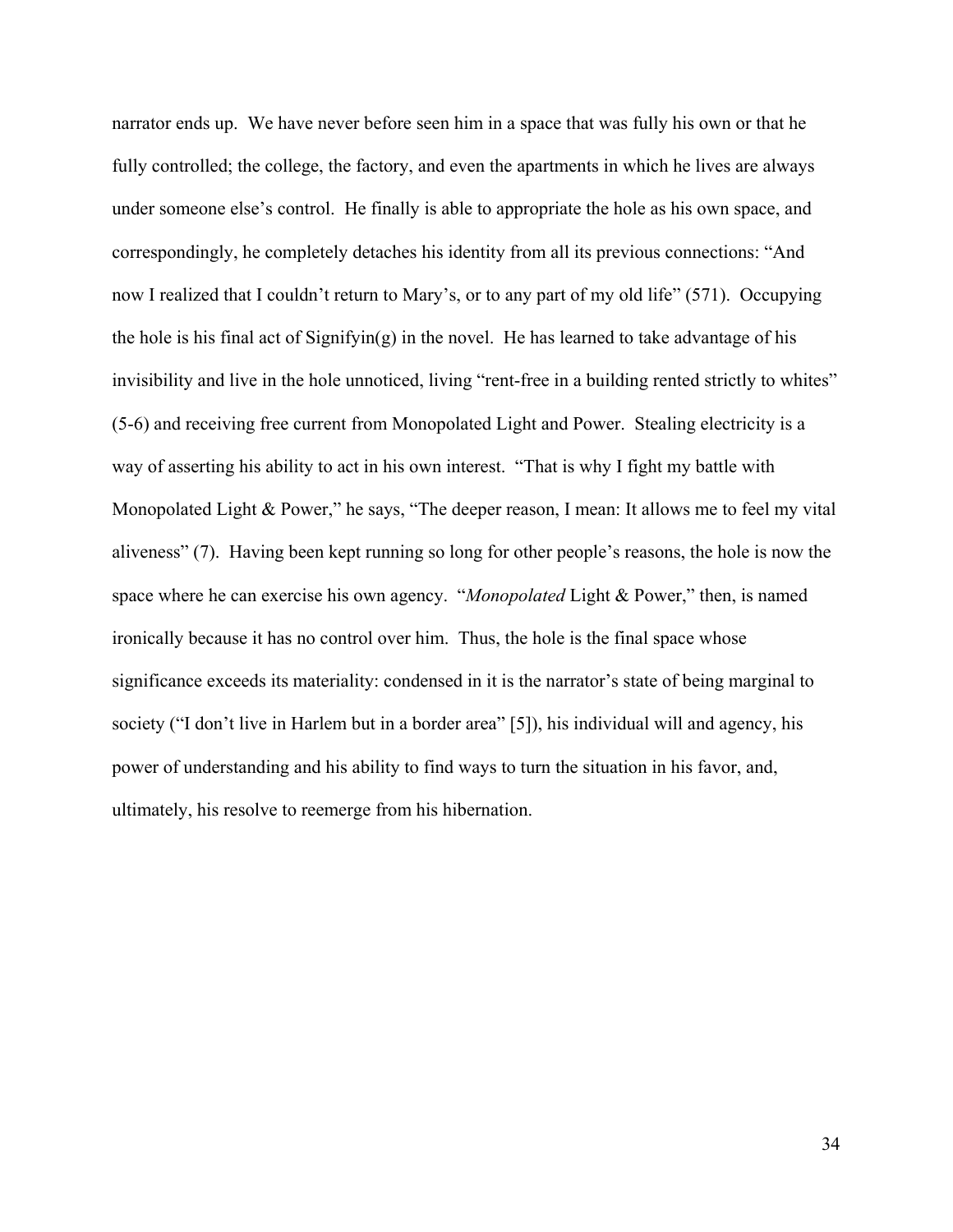## **Works Cited and Consulted**

Auerbach, Erich. "Odysseus' Scar." Mimesis. Princeton: Princeton UP, 1953.

Baudrillard, Jean. The Mirror of Production. St. Louis: Telos Press, 1975.

- Benston, Kimberly W. "I yam what I am: the topos of (un)naming in Afro-American literature." Black Literature and Literary Theory. Ed. Henry Louis Gates, Jr. New York: Routledge, 1990. 151-72.
- ---, ed. Speaking for You: The Vision of Ralph Ellison. Washington, DC: Howard UP, 1987.

Blanchard, Marc. Description: Sign, Self, Desire. The Hague: Mouton Publishers, 1980.

Booth, Wayne. The Rhetoric of Fiction. Chicago: U of Chicago Press, 1961.

- Derrida, Jacques. "Structure, Sign, and Play." Writing and Difference. Chicago: U of Chicago Press, 1978. 278-293.
- Ellison, Ralph. Invisible Man. 2nd ed. New York: Vintage International, 1995. Citations in text marked IM where necessary.
- ---. Shadow and Act. New York: Random House, 1964.
- Gates, Henry Louis, Jr. "The Signifying Monkey and the Language of Signifyin(g): Rhetorical Difference and the Orders of Meaning." The Signifying Monkey: A Theory of Afro-American Literary Criticism. New York: Oxford UP, 1988. 44-88.
- Jameson, Frederic. The Political Unconscious: Narrative As a Socially Symbolic Act. Ithaca, NY: Cornell UP, 1981.
- ---. "Spatial Systems in *North by Northwest*." Everything You Always Wanted to Know about Lacan (But Were Afraid to Ask Hitchcock). Ed. Slavoj Zizek. London: Verso, 1992.

Kamuf, Peggy, ed. A Derrida Reader: Between the Blinds. New York: Columbia UP, 1991.

Kermode, Frank. "Secrets and Narrative Sequence." On Narrative. Ed. W. J. T. Mitchell. Chicago: U of Chicago Press, 1980. 79-97.

Lee, Jonathan Scott. Jacques Lacan. Boston: Twayne, 1990.

Lodge, David. The Modes of Modern Writing: Metaphor, Metonymy, and the Typology of Modern Literature. Chicago: U of Chicago Press, 1977.